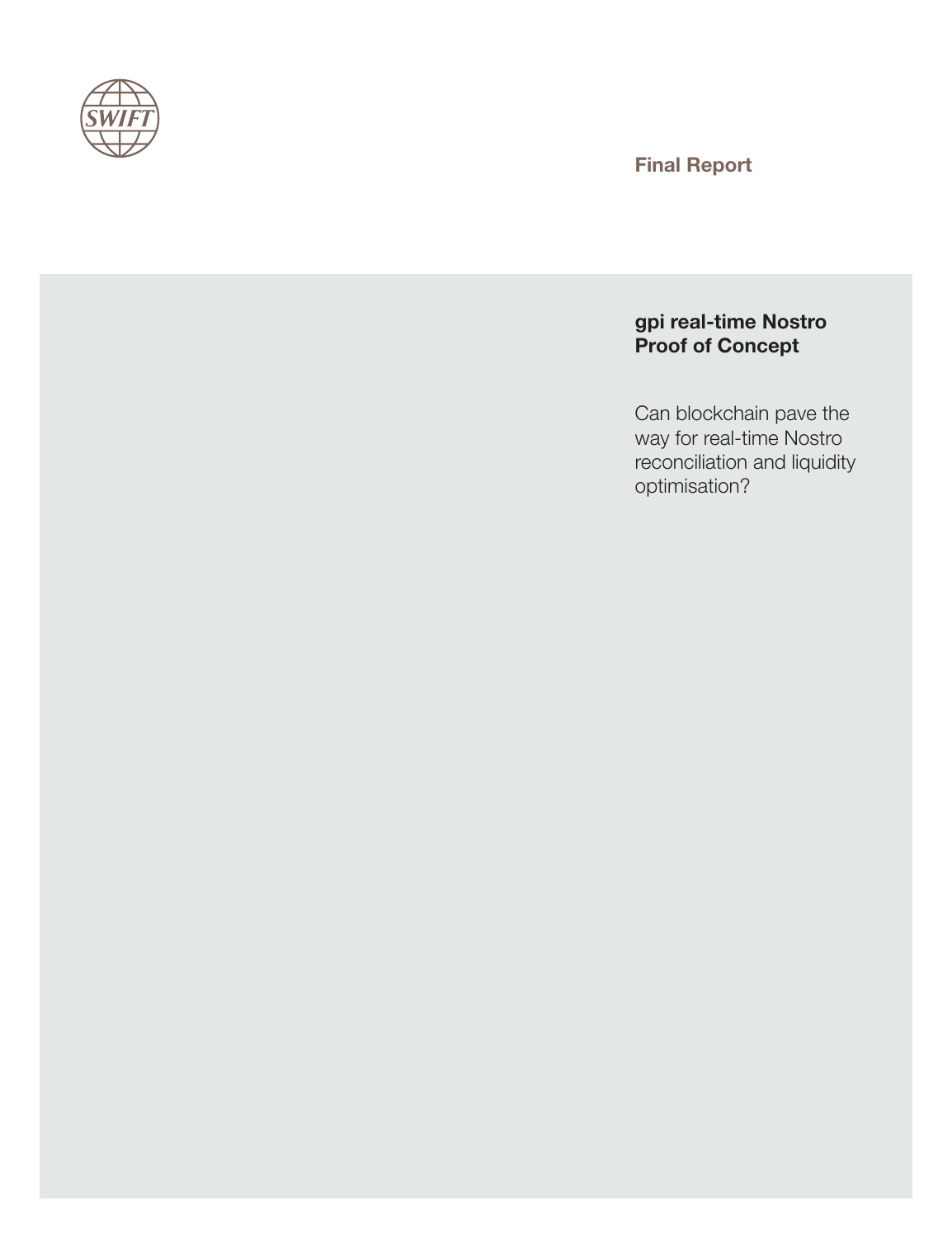# **Contents Contents Contents Contents Contents Contents Contents Contents CONTENTS CONTENTS CONTENTS CONTENTS CONTENTS CONTENTS CONTENTS CONTENTS CONTENTS CONTENTS CONTENTS CONTENTS C**

| Executive summary                                                                                                        | З  |
|--------------------------------------------------------------------------------------------------------------------------|----|
| Introduction - Industry background                                                                                       | 5  |
| What were the main issues we aimed to address?                                                                           |    |
| How does the PoC fit into the gpi initiative                                                                             | 7  |
| Objectives and scope for the DLT PoC initiative                                                                          | 8  |
| <b>Business objectives</b>                                                                                               | 8  |
| <b>Business scope</b>                                                                                                    | 10 |
| <b>Technical objectives</b>                                                                                              | 11 |
| Using the SWIFT DLT sandbox to meet the PoC technical requirements                                                       | 12 |
| Testing strategy                                                                                                         | 19 |
| Participant validation and testing activities                                                                            | 20 |
| Conclusions                                                                                                              |    |
| Adequacy of the DLT based Nostro solution as defined by the functional<br>requirements                                   | 23 |
| Value of DLT solution will depend on bank's liquidity management capabilities,<br>level of automation and centralisation | 24 |
| A "one size fits all" DLT solution will not work                                                                         | 25 |
| New hybrid DLT architectures bring significant progress                                                                  | 25 |
| Annex                                                                                                                    | 26 |
|                                                                                                                          |    |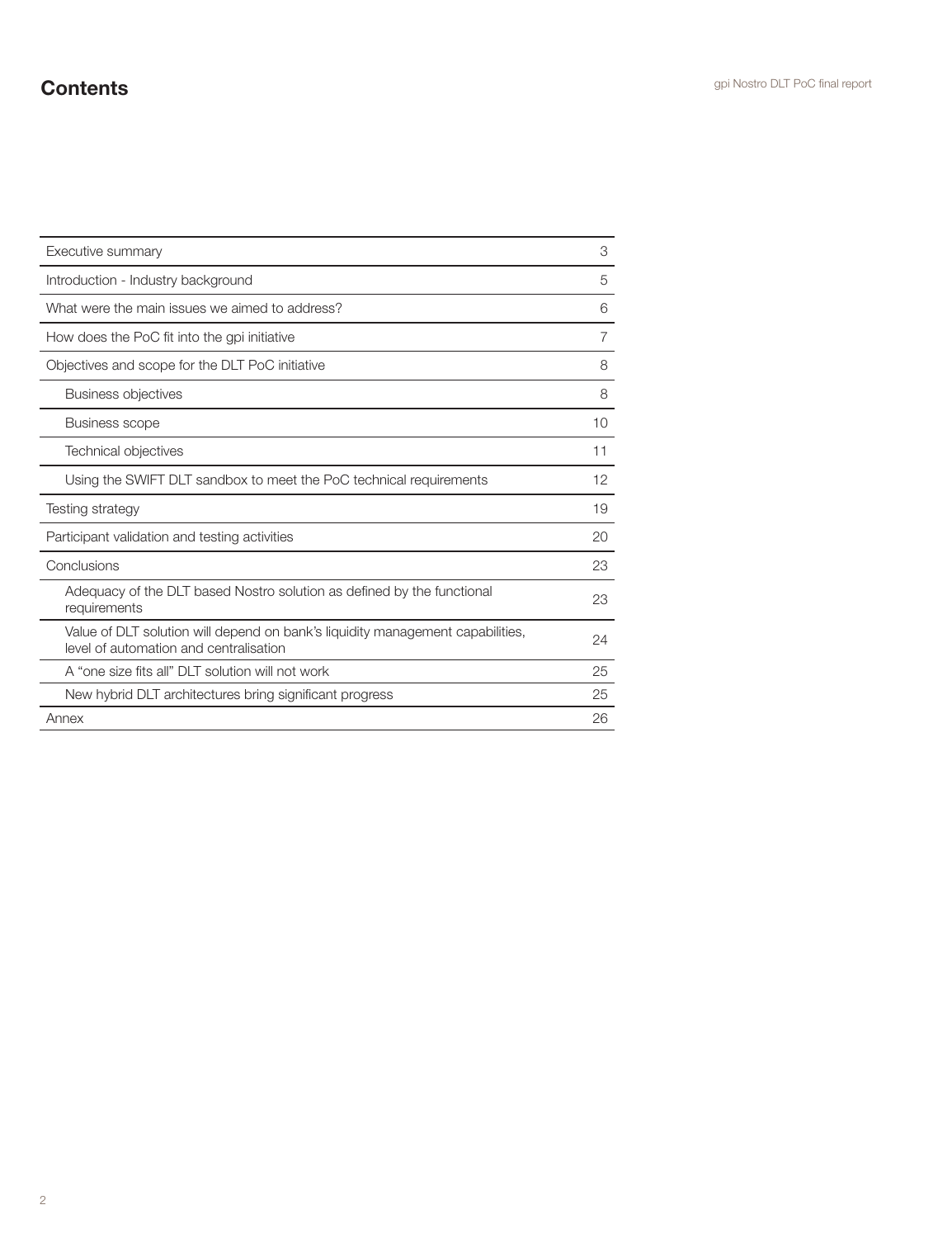Can distributed ledger technology (DLT) help financial institutions optimise the realtime liquidity of their Nostro accounts and reduce the significant operational costs associated with reconciliation?

This was the question on the industry's mind when SWIFT – together with 34 leading global transaction banks – kicked off a proof of concept (PoC) to use DLT to provide real-time visibility of Nostro accounts.

Based on the business and technical requirements validated by the participating banks, SWIFT developed a DLT solution whereby the Nostro Account owner and its Servicer share a private confidential ledger recording transactions related to their Nostro account.

The solution leveraged ISO 20022 standards and gpi innovations – including the unique end-to-end transaction reference (UETR) – and integrates the intraday liquidity standards developed in line with the SWIFT intraday liquidity standard rulebook.

Throughout the PoC, the participating banks tested 34 use cases impacting Nostro account balances and went through a liquidity testing phase. Using the developed Nostro application and a supporting back office simulation tool, they collectively assessed whether and how Nostro reconciliation and liquidity optimization could be supported and improved compared to current processes.

The PoC was built within the SWIFT DLT sandbox environment – a use case agnostic DLT platform which enables experimentation and collaboration between SWIFT and its community. The sandbox is a first step towards a SWIFT DLT platform, combining leading distributed ledger technology, Hyperledger Fabric 1.0, with SWIFT assets to deliver a unique offering tailored to the needs of the financial industry. This solution leverages SWIFT's comprehensive governance and identification framework complemented by extensive controls guaranteeing confidentiality and security.

### **Results**

With 34 banks participating in the initiative and 28 banks actively testing using their node deployed in the SWIFT DLT sandbox, the initiative was one of the most extensive blockchain proofs of concept and Hyperledger implementations executed in the industry so far, in terms of participant engagement and of the scale of infrastructure deployed.

Based on extensive testing, the participating banks found that the Nostro DLT application, when combined with the underlying ISO 20022 data model, delivered the business functionalities and data richness required to support automated real-time liquidity monitoring and reconciliation. This was made possible thanks to a systematic real-time confirmation of each account entry and use of the UETR.

The PoC demonstrated the huge progress DLT has made with regards to data confidentiality, governance, security, and the identification framework, evidencing that the emergent technology, combined with SWIFT assets, does now provide the necessary foundation for building financial applications. However, it also showed that further progress is needed on the DLT technology itself before it is ready to support applications in largescale mission-critical global infrastructures. For example, while 528 channels were required in the PoC to ensure Nostro accounts would only be stored on the nodes of their account servicers and owners, to productise the solution, more than 100,000 channels would need to be defined, covering all existing Nostro relationships, presenting significant operational challenges. It is however clear that it is no longer a question of whether DLT will reach maturity but rather when it will reach maturity.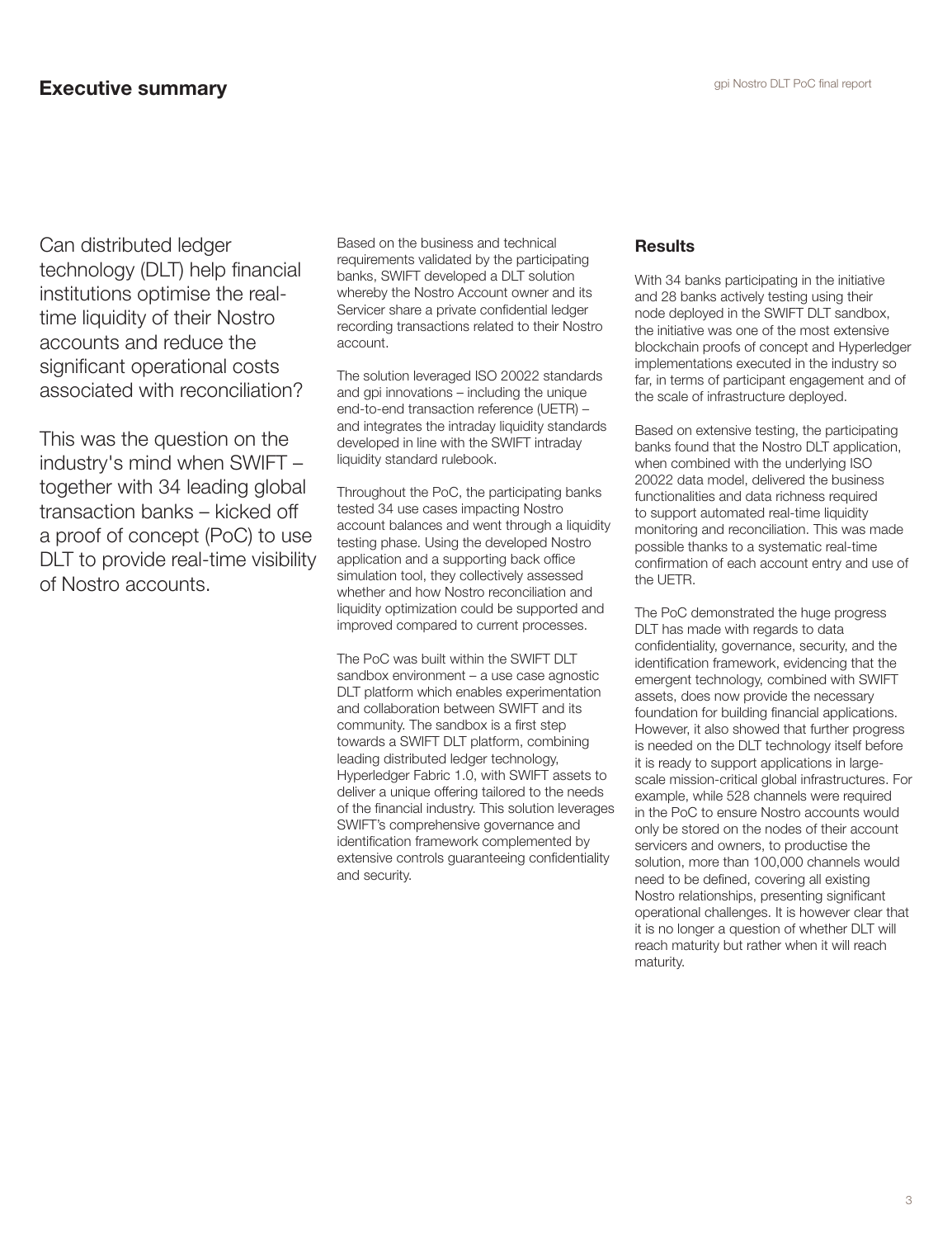## Key findings

While the results are encouraging, testing also highlighted the need for a set of pre-requisites for such a solution to deliver the expected benefits and be adopted by the industry:

- 1. There is a need for all Nostro Account Servicers to migrate from batch to realtime liquidity reporting and processing. Today, 44% of cross border payments exchanged over SWIFT generate a real-time confirmation of debit or credit (MT900/910)1 .
- 2. While the DLT application could provide a platform to share the information, there is significant work and investment required by all banks to upgrade their back office applications to feed the platform with real-time updates. The success of any solution will be dependent upon deep integration with back office systems using APIs. These implementation costs could be significantly lowered should ISO 20022 standards be adopted first for the payments themselves. This would ease integration as a common data model providing the required level of granularity for Nostro.
- 3. A value proposition for each market segment catering for different levels of sophistication, automation of operations and past investments is key to ensure industry-wide adoption and coexistence, hereby delivering maximum value.

The benefits for the larger clearing banks are less clear since their dependency on external Nostro Servicer providers is reduced overall when compared to midtier banks. Larger banks typically manage their key currencies internally and have already invested heavily in highly optimised liquidity and reconciliation tools.

Also, additional intelligence built in to the ledger and deeper integration with existing inter-related processes, such as Nostro liquidity management, reconciliation, exception management or regulatory reporting is needed to fully capture the benefits of a DLT solution.

4. Unique identification of each entry is the cornerstone of any liquidity and reconciliation solution. The re-use of the gpi UETR, leveraging SWIFT's central payments tracker for this purpose is an obvious choice. To cover all Nostro account movements, its usage must be extended to identify key message types such as FX and securities transactions that potentially do not settle through a payment message.

#### Next steps

While real-time Nostro reconciliation and liquidity remains a strategic priority to reduce operational costs and comply with new regulatory frameworks in some jurisdictions, the PoC revealed that the pre-requisites will have to be met before banks can enjoy the full benefits from switching to a DLT process. Moreover, considering the high impact to banks and payments systems operations, SWIFT, together with the participating banks, concluded that the timing might not be right for a community investment in this area. Current interest rates and other priorities, especially in countries where regulators have not yet published any intraday reporting guidelines, will have an impact on future development.

Therefore, as a next step, SWIFT will continue working together with its community on the following initiatives to address the identified pre-requisites before working on the productisation of the Nostro application itself:

1. SWIFT will continue encouraging its community to migrate towards realtime liquidity reporting and processing, and will be monitoring both progress in that direction, and any regulatory development in this area;

- 2. SWIFT will start an ISO 20022 consultation with its community to assess a timeline and a migration approach towards ISO 20022 as a means to reduce the community implementation cost; and
- 3. As part of the gpi roadmap, extension of usage of UETR to other payment types and beyond payments will be considered, in order to provide transaction identification for all nostro movements.

It is a strategic priority for SWIFT to work with new technologies like DLT. SWIFT will be continuing its research and development efforts to ensure that over time, SWIFT members can leverage their existing SWIFT infrastructure and SWIFTNet connectivity to benefit from blockchain services, offered by SWIFT or third parties, on a secure and trusted platform, connected to 11,000 members globally.

In particular, SWIFT's 2018 plans for DLT include:

- 1. Continue developing DLT usage with its community through other PoCs deployed in the SWIFT DLT sandbox and participating in industry consortia, such as Hyperledger and the CSD working group2 to name two;
- 2. Work towards evolving our platform to complement it with DLT capabilities, developing the value proposition and product offering;
- 3. Continue reviewing and assessing the evolution of various blockchain technologies in line with financial industry requirements; and
- 4. Actively promote the re-use of ISO 20022 in a DLT and API context. For example, through the ISO technical committee 307 on blockchain standardisation.

<sup>1 (</sup>SWIFTWatch – FIN traffic – 2017)

<sup>2</sup> https://www.swift.com/news-events/press-releases/swift-and-csd-community-advance-blockchain-for-post-trade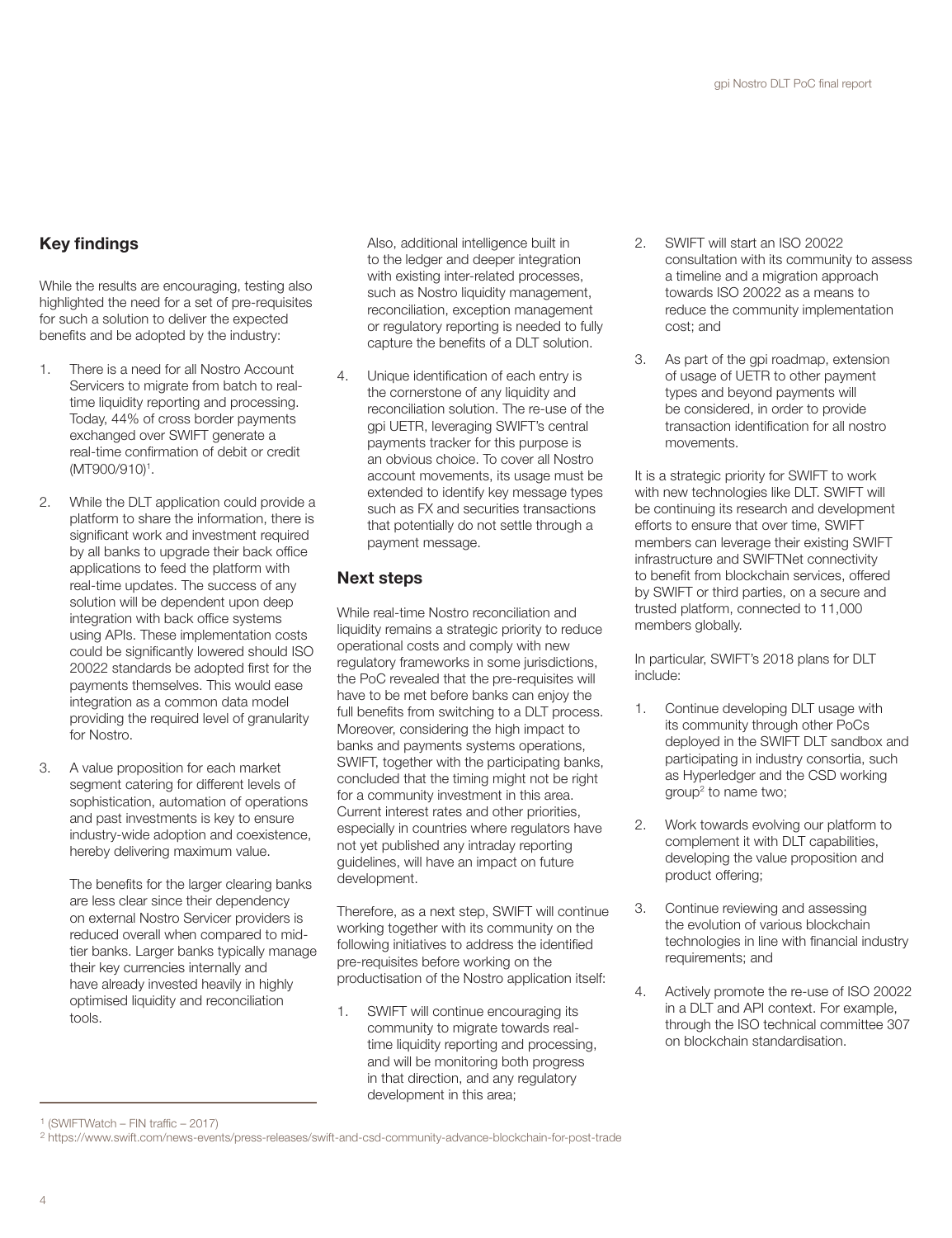## **Introduction - Industry** and the control of the set of the set of the set of the set of the set of the set of the set of the set of the set of the set of the set of the set of the set of the set of the set of the set of t background

Improving operational efficiency and reducing transactional costs for international payments has become one of the key priorities for banks in their response to: increasing customers' expectations and regulatory requirements, whilst maintaining their competitive position.

On average, 34% of the cost of an international payment is related to Nostro trapped liquidity caused by the absence of real-time data to optimise intraday liquity management. Meanwhile, 9% of the cost is linked to investigations or exceptions mainly driven by a lack of standardisation in the end-to-end payment's process, and by the related Nostro account reconciliation<sup>3</sup>.

Overfunding of Nostro accounts or alternatively excessive use of credit lines particularly regarding payments settled in a different time zone is mainly driven by the lack of visibility and predictability on intraday in and out flows.

A real-time information mechanism at transactional level would not only reduce costs by enabling liquidity optimisation; it would also enhance banks' ability to provide a better service to their customers by enabling earlier release of payments whilst reducing recalls and liquidity risks.

Many banks have initiated projects to implement real-time liquidity management that will deliver substantial financial benefits beyond their compliance with new regulatory requirements. These include financial savings such as lower funding costs and a reduction of related risks, especially during times of higher market volatility.

To achieve this, banks need the ability to monitor their intraday liquidity usage through a real-time confirmation of each entry on their various Nostro accounts, as well as improving their intraday forecasting through systematic early identification of incoming movements.

Real-time Nostro reconciliation is an integral part of this process, which requires timely matching of all movements on the account. It should enable banks to improve operational efficiency leading to a reduction in the cost related to open entries, including an end of day overdrawn balance or potential charges and interests.

## To remain competitive, back office cost for international payment should drop by 90 to 95%

Figure 1 - Cost per international payment transaction



Source: McKinsey & Company, Global Payments 2016: Strong Fundamentals Despite Uncertain Times Source: McKinsey & Company, Global Payments 2016: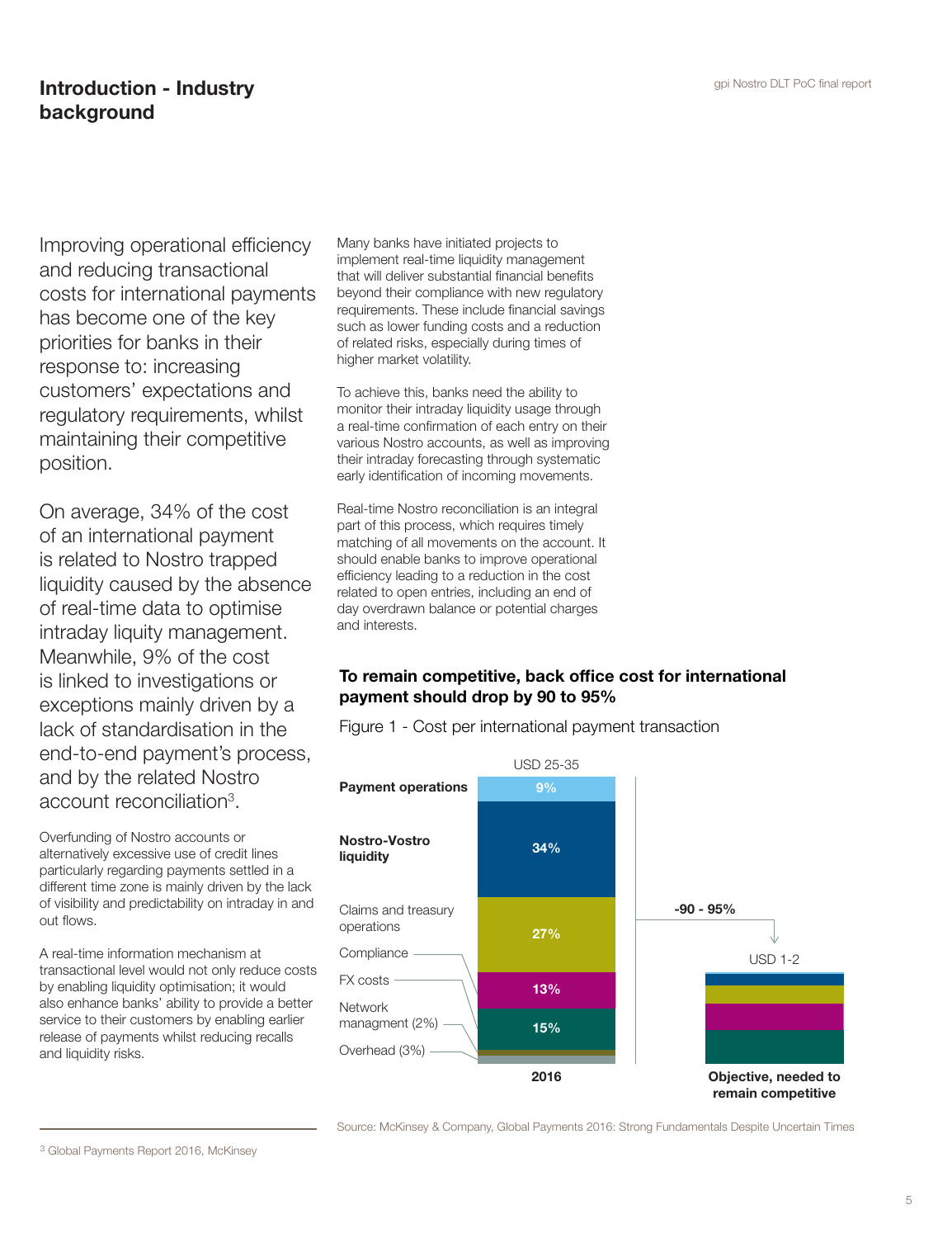## What were the main issues and the main issues and the main of the main term of the state of  $\mathsf{g}_{\text{pi}}$  Mostro DLT PoC final report we aimed to address?

## Data gaps

Real-time Nostro liquidity and reconciliation management require banks to collect transaction-by-transaction debit and credit confirmations in real-time.

Despite the new intraday liquidity rules implemented in some jurisdictions and derived from the recommendations expressed by the Basel Committee on Banking Supervision (BCBS 248) advocating for improvements in intra-day reporting industry practice, there are still important data gaps.

Results of the last market consultation on intraday liquidity carried out at Sibos Geneva in October 2016, reveals that whilst progress has been made, the industry is still facing data challenges:

- Too few transactions reported on a realtime basis (18% of responses).
- Lack of timeliness of the reporting (19% of responses).
- Lack of granularity in the information provided including the required time stamps (21% of responses).
- Limited business practice for the usage of credit notifications in support of intraday liquidity (15% of responses).

Many large account servicers have invested heavily in their real-time reporting capabilities for top currencies. However, the majority is still facing challenges to provide the real-time feeds requested by their customers for some transaction types. Any intraday projection from these account owners will be based on their internal forecasting system and not on the timed confirmations from their account servicers. This will potentially have an impact on their ability to calculate their realtime balance. Transactions leading to such issues will typically include book transfers with no underlying payment instruction, or cash entries related to transactions managed by other business lines such as payments related to corporate actions.

> Bank B **Nostro Account Servicer** Real Nostro Account of Bank A -1000\$ (ABC) - 2000\$ (DEF) -50\$ charges etc

+1000\$ (GHI) +1500\$ (KLN)

MT 103 ref GHI  $\leftarrow$ ഒ

### The lack of data centralisation and integration

A number of institutions have not yet centralised the management of their Nostro accounts. Legal entities within the same group may use different payment hubs distributed around the world to send their instructions and receive confirmation messages from both their internal and external clearing service providers.

Treasury and reconciliation systems have, in most cases, not been integrated across regions and currencies. Being able to rely on a single source of aggregated data is a desired objective of larger institutions but there remains a data standardization and distribution challenge in order to build a view of real-time positions both at firm-wide and entity-wide levels for key currencies. The complexity and cost related to such projects represent major obstacles to their implementation.

### Exceptions and investigations

Exceptions and investigations have a multiplier effect on the overall payment cost. Issues related to pending transactions on Nostro accounts (payments and receipts that have not yet settled or cash receipts that have not been pre-advised) which are reported through the end of day statement are only identified towards the end of the day.

From a funding perspective, especially close to the cut-off for a specific currency, it is a key need for banks to identify potential pending transactions or unexpected ones.

Investigations related to post-settlement or to unmatched items (either unreconciled or unconfirmed entries) also result in a highly manual resolution process.

Treasury operations in particular, invoicing of both regular and exceptional payments processing fees based on bilateral price agreement leads to a complex monthly reconciliation process resulting in a number of expensive claims managed manually.

#### Reconciliation with end of day statement

Line 60a → opening balance<br>Line 61 → debit entry (- 1000 USD) (ref ABC)<br>Line 61 → debit entry (- 2000 USD) (ref DEF)

Bank A **Nostro Account Owne** Shadow Nostro Account of Bank A

Match?

 $-1000$ \$ reconciled?  $-2000$ \$ reconciled?

> Line  $61 \Rightarrow$  credit entry (+1000 USD) (ref GHI) Line 61 → credit entry (+ 1500 USD) (ref KLN)<br>Line 61 → debit entry (- 50 USD charges)

[MT 900, 910, 942 > Missing COVERAGE, TIMESTAMP ]

MT 300 - FX DEAL confirmation ref XYZ

Line  $61 \rightarrow$  credit entry (+ 1000 USD) (XYZ) Line 62a  $\rightarrow$  closing booked balance  $Line 64 \rightarrow closing$  available balance

Basel Committee on Banking Supervision 248 (BCBS 248) – Monitoring tools for intraday liquidity management

## Figure 2 - Simplified current Nostro flows

MT 103 ref ABC 1 MT 202 ref DEF  $\boldsymbol{\Omega}$ 

MT 103 ref KLN 4

6 MT 940, 950 7

5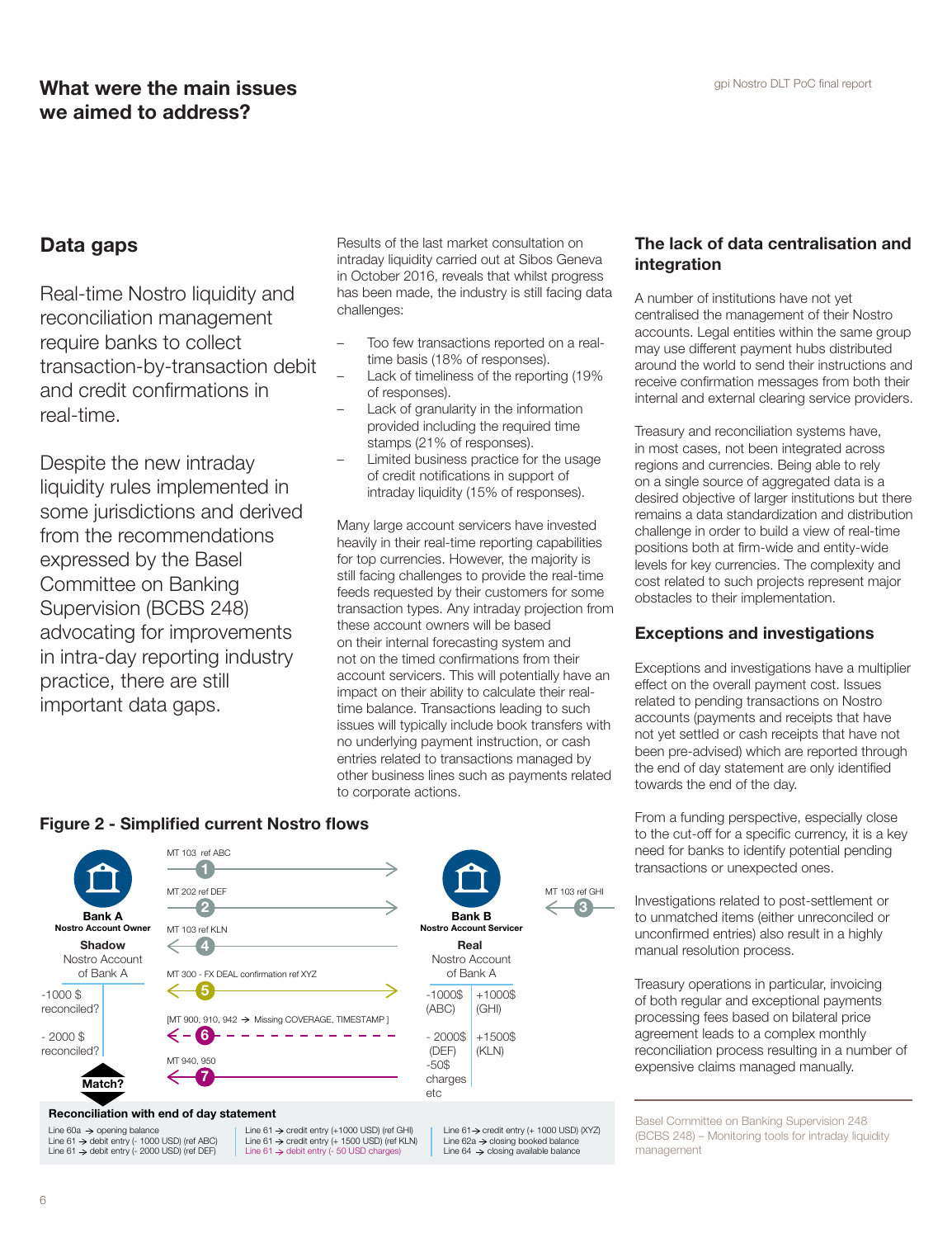#### 1. Today

SWIFT gpi brings to banks' corporate customers same day use of funds, transparency, traceability, and unaltered transmission of remittance data for their international payments. The improved visibility of payment status is also expected to reduce the volume of investigations. It already provides the foundational layer thanks to the use by all gpi member banks of a Unique End-to-end Transaction Reference (UETR) to link the real-time status on the payments with the entry status on the related Nostro Account - potentially leading to an impact on the intraday balances.

#### 2. Tomorrow

Building on the successful launch of gpi in early 2017 and the rapid adoption by the community, SWIFT will release three new gpi services towards the latter part of 2018, to be adopted by all gpi banks: the cover service, extended tracking of gpi payments, and the Stop & Recall service; further consolidating gpi as the new normal for correspondent banking.

As from November 2018 gpi will enhance banks liquidity management function through extended tracking of key payment types allowing banks and their customers to identify their incoming payments flows as soon as they have been initiated.

Additionally, as part of the gpi innovation stream, SWIFT conducted its first gpi Industry Challenge in 2017 to encourage FinTech companies to build overlay services leveraging the gpi platform, solving incremental challenges faced by corporate treasurers. During the early part of 2018, the two winning FinTechs will work with SWIFT on a proof of value based on the two winning ideas.

#### 3. Future

This proof of concept is part of the fostering innovation stream of gpi, focussed on the exploration of new technology developments to enhance correspondent banking services and operational processes. Going forward SWIFT will continue to evaluate new technologies through gpi, and that will ultimately benefit the entire community - not just gpi banks.

"We were pleased to participate in this PoC. Once again it confirmed the potential that DLT has for different facets of the international payments process. We look forward to continue working with SWIFT on the GPI and related DLT efforts."

Julio Faura, Head of Blockchain, R&D, Santander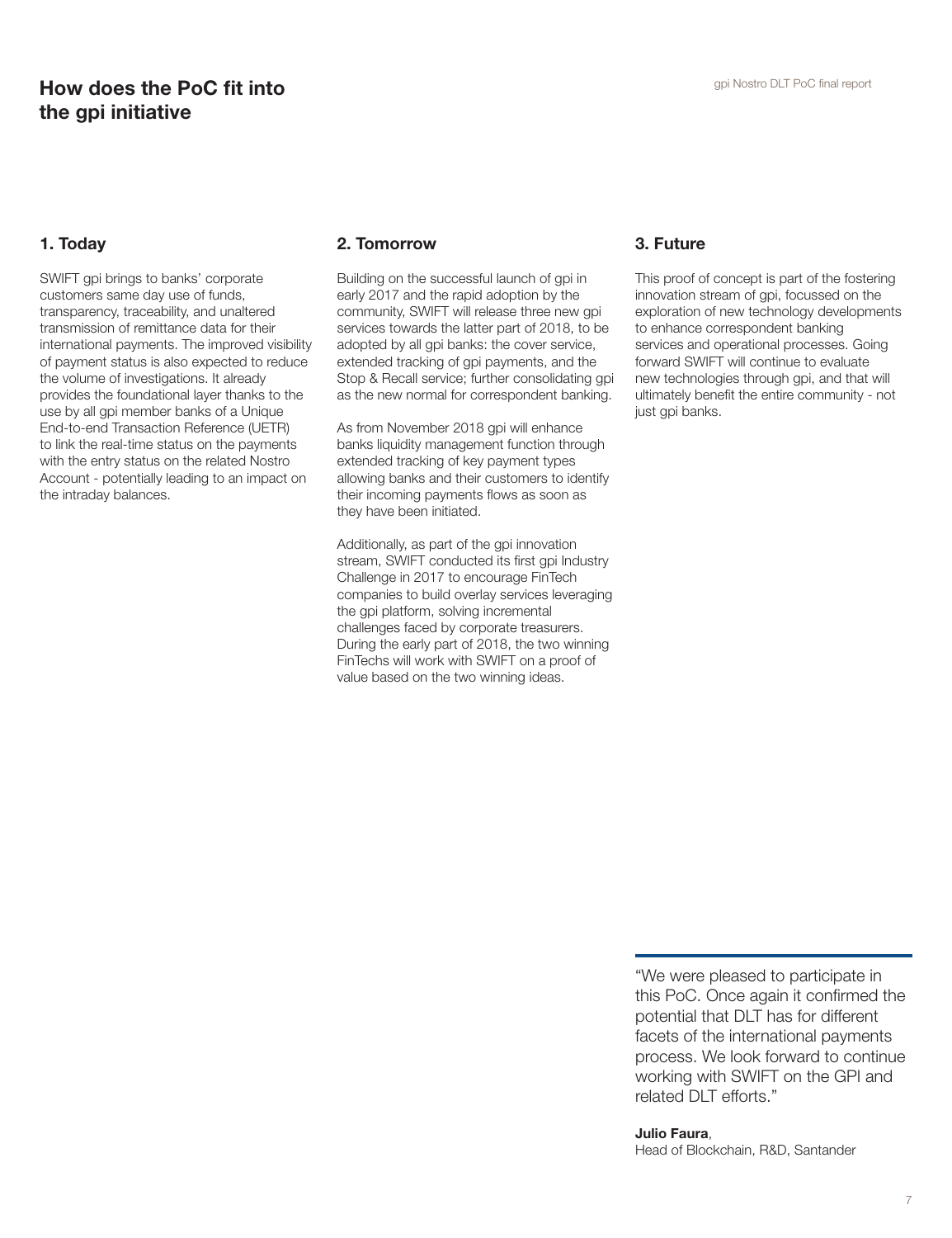# **Objectives and scope for the gpi Nostro DLT PoC final report** proof of concept

### Business objectives

The aim of the PoC is to demonstrate whether a real time DLT solution could help resolve the identified issues that include:

- Less than optimal funding positions across Nostro accounts due to lack of real-time visibility of the account's entries, and monitoring of the related intraday expected and available balances;
- Operational savings through increased efficiency of Nostro reconciliation.

### End-to-End Nostro account entries workflow (see figure 3)

There is a need to demonstrate that the distributed ledger solution provides real time visibility of relevant information for both the Account Owner and the Account Servicing institutions related to:

- The status of a transaction entry in the Nostro Account as well as of any related account entries (e.g. charges);
- The status of the underlying payment processing that could have an impact on the entry status in the Nostro account (e.g. rejected payments or cancellations) or that could delay the booking process (e.g. payments under investigation or on hold);
- The impact on the related Nostro account intraday balance (expected and/ or available balance).

All entries such as charges related to the same transaction (e.g. customer payment) shall be identifiable through the use of a common reference in order to support the reconciliation process.

The life cycle of entries in the DLT Nostro account should be directly synchronized with the payment process because any event in the process could have an impact on the related entry. Therefore, the DLT solution should cater for the creation of exceptions entries to identify in near real-time the underlying reason for pending entries.

It should also enable the account owner to identify whether it could delay the confirmation process and have an impact on the intraday account balance.

The end-to-end account entries workflow concept (see figure 3) was tested during the PoC for a representative number of transaction types and use cases.



#### Figure 3 - DLT PoC End-to-End entries lifecycle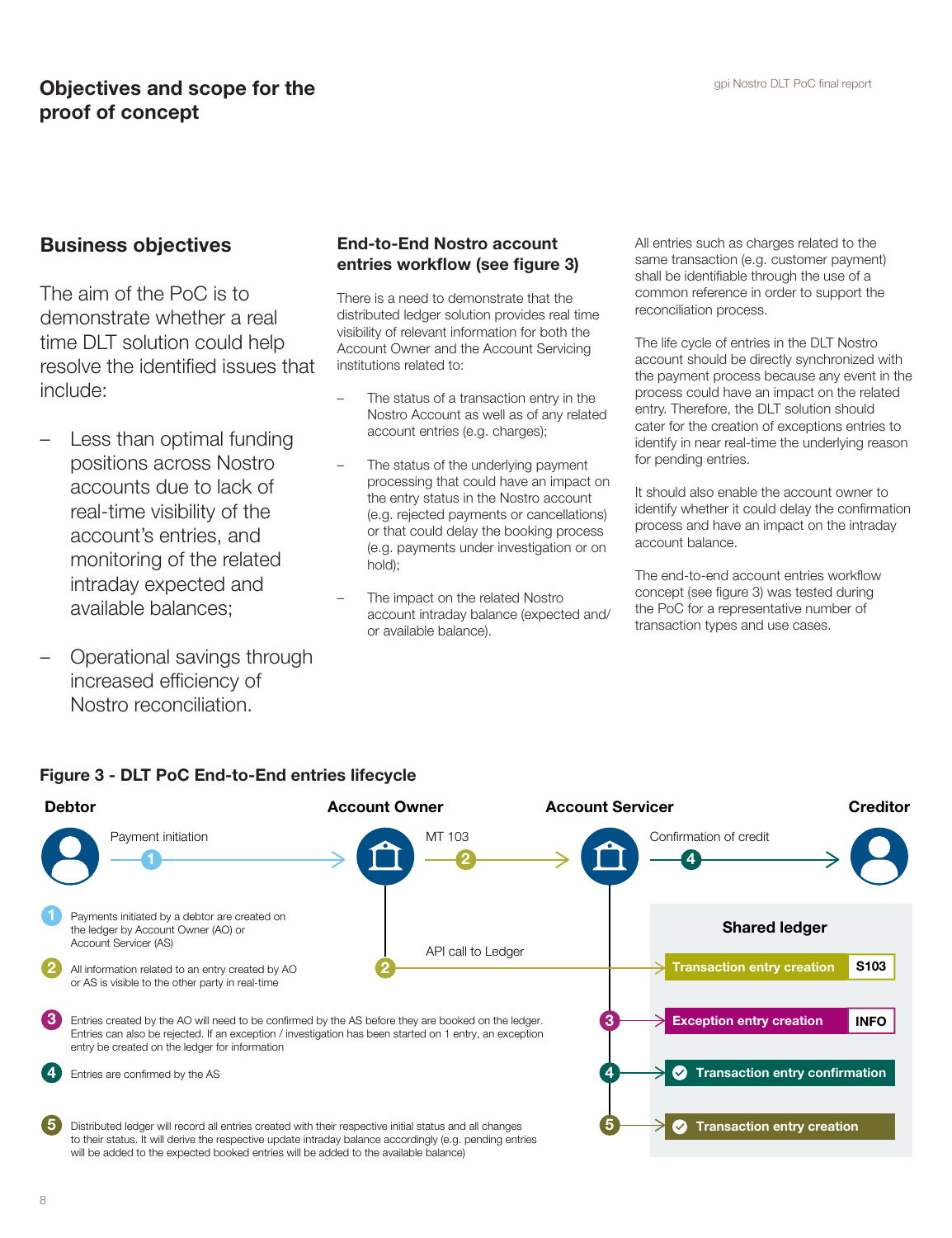#### Audit trail

The distributed ledger needs to provide non-repudiation evidence for each entry on the account. Used in a mutualised way as a trusted data source for liquidity and liquidity risk management, or even for regulatory reporting purposes. A full audit trail being automatically created would provide evidence of the liquidity transfer in case of dispute or provide trusted underlying information in case of a regulatory investigation.

An important condition to support an audit trail of the entry in the ledger is the availability of a unique end-to-end transaction reference (UETR) for each entry in the shared ledger provided by either the Account Owner or the Account Servicer, depending on the use case.

#### Common standards

A key success factor in an industry solution for real-time Nostro liquidity and reconciliation is the development of common standards created from a set of common business rules and technical specifications.

The data model of the PoC is based on the ISO 20022 standard and is aligned with the existing and newly developed gpi best practices and standards for payments and SWIFT Intraday Liquidity standard for Intraday Nostro reporting4 .

A standardised input to the shared ledger defined the data set and the format provided to participants to create, confirm or reject an entry. The standard includes a common time stamping model that distinguishes the creation time of an entry from its booking time or its value time.

> "ANZ has been encouraged by this initiative, not just in the progress made in extending and testing a DLT solution for Nostro Reconciliation, but also by the scale of the collaboration, which evidences the industry's desire to go beyond incremental improvements and explore radical changes enabled by new technology. Proofs of concept like these are good examples of how maturing innovations like DLT can, and should, be guided by use cases with clear links to customer and business outcomes. ANZ looks forward to its continuing involvement in furthering causes that benefit the broader community."

#### Nigel Dobson,

Banking Services Domain Lead, Digital Banking, ANZ

<sup>4</sup> Please refer to https://www.swift.com/our-solutions/ global-financial-messaging/payments-cashmanagement/intraday-liquidity-reporting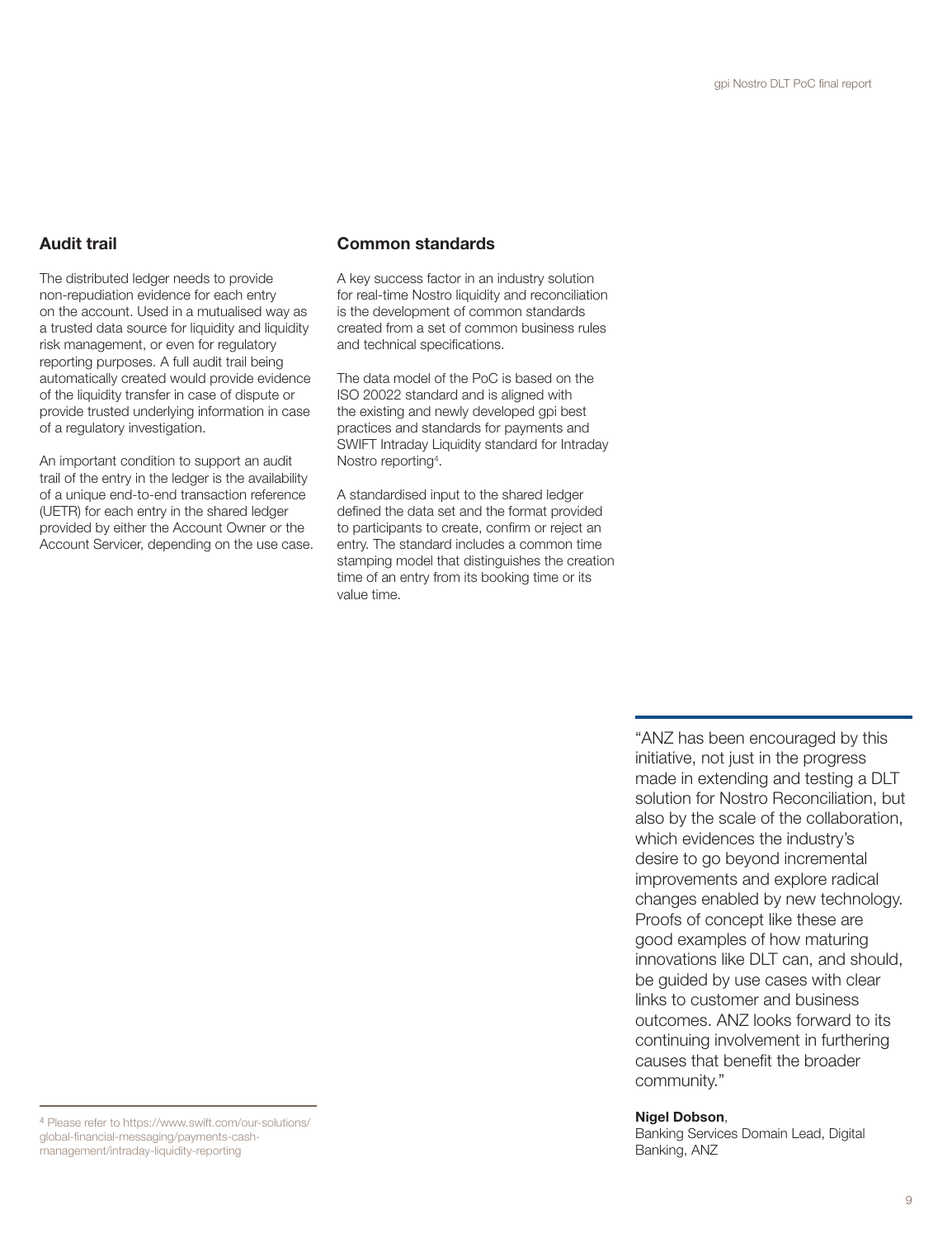## Business scope

Ten business dimensions (see figure 4) were identified for the development of a DLT based real-time Nostro liquidity and reconciliation concept model. While any production solution would need to address those ten dimensions, the scope of the PoC was limited to the key dimensions required to demonstrate the value of a transaction life cycle whilst ensuring the highest volume coverage.

Thirty-four standard business use cases were specified and developed to cover the selected dimensions and used as the reference for testing by all participants.

A detailed list of objective criteria was agreed in relation to the identified business promises in scope for the PoC (see table 1 in Annex).

#### Figure 4 - Business dimensions scope

| <b>Business</b><br>dimensions  | In scope for the PoC                                                                                                                                                                                                                                                                    | Not in scope for the PoC                                                                                                                                                                                                                                                                                    |
|--------------------------------|-----------------------------------------------------------------------------------------------------------------------------------------------------------------------------------------------------------------------------------------------------------------------------------------|-------------------------------------------------------------------------------------------------------------------------------------------------------------------------------------------------------------------------------------------------------------------------------------------------------------|
| <b>Roles</b>                   | - Account Owner institution<br><b>Account Servicing Institution</b><br>$-$<br>Shared ledger with smart contract                                                                                                                                                                         | Tracker                                                                                                                                                                                                                                                                                                     |
| <b>Transaction entry</b>       | Debit entry instructed by AO<br>$\equiv$<br>Debit - funding other Nostro Account<br>$\equiv$<br>- Credit entry instructed by third party<br>- Debit / credit enrty with no payment<br><i>instruction</i><br>- Debit entry instructed by AS (pre-agreed)<br>Debit entry instructed by AO | Debit entry instructed by third party<br>Credit entry instructed by third party with<br>$\qquad \qquad -$<br><b>COVER</b><br>Cheques clearing: single entry settled<br>$\qquad \qquad -$<br>in bulk<br>Return / Reversal<br>Inward / Onward debit<br>Bulk low value payments<br>Debit / credit advice<br>÷. |
| <b>Charge entries</b>          | - OUR charges<br>Processing charges (CAT2)<br>$-$<br>Charges on payments exceptions (e.g.<br>repair)                                                                                                                                                                                    | Charges billed on other Nostro<br>Rebate on processing charges                                                                                                                                                                                                                                              |
| <b>Sub-entries</b>             | <b>Exception entry</b>                                                                                                                                                                                                                                                                  | Credit interests<br>Debit interests<br>Negative credit interests<br>Account's management                                                                                                                                                                                                                    |
| <b>Account entry</b><br>status | Pending<br><b>Booked</b><br>Rejected                                                                                                                                                                                                                                                    |                                                                                                                                                                                                                                                                                                             |
| <b>Balanced type</b>           | Opening available<br>Ξ.<br>Closing available<br>$\equiv$<br>Interim available<br>Expected                                                                                                                                                                                               | Opening booked<br>Closing booked<br>Interim booked                                                                                                                                                                                                                                                          |
| <b>FX</b>                      |                                                                                                                                                                                                                                                                                         | FX indication in MT103                                                                                                                                                                                                                                                                                      |
| Role in payment<br>chain       | Book entry<br>Non-book entry<br>$\equiv$                                                                                                                                                                                                                                                |                                                                                                                                                                                                                                                                                                             |
| <b>Back / Forward</b><br>entry | Forward value entry                                                                                                                                                                                                                                                                     | Back value entry                                                                                                                                                                                                                                                                                            |
| <b>Payment status</b>          |                                                                                                                                                                                                                                                                                         | Pending (ASCP)<br>Completed (ACSC)<br>Rejected (RJCT)                                                                                                                                                                                                                                                       |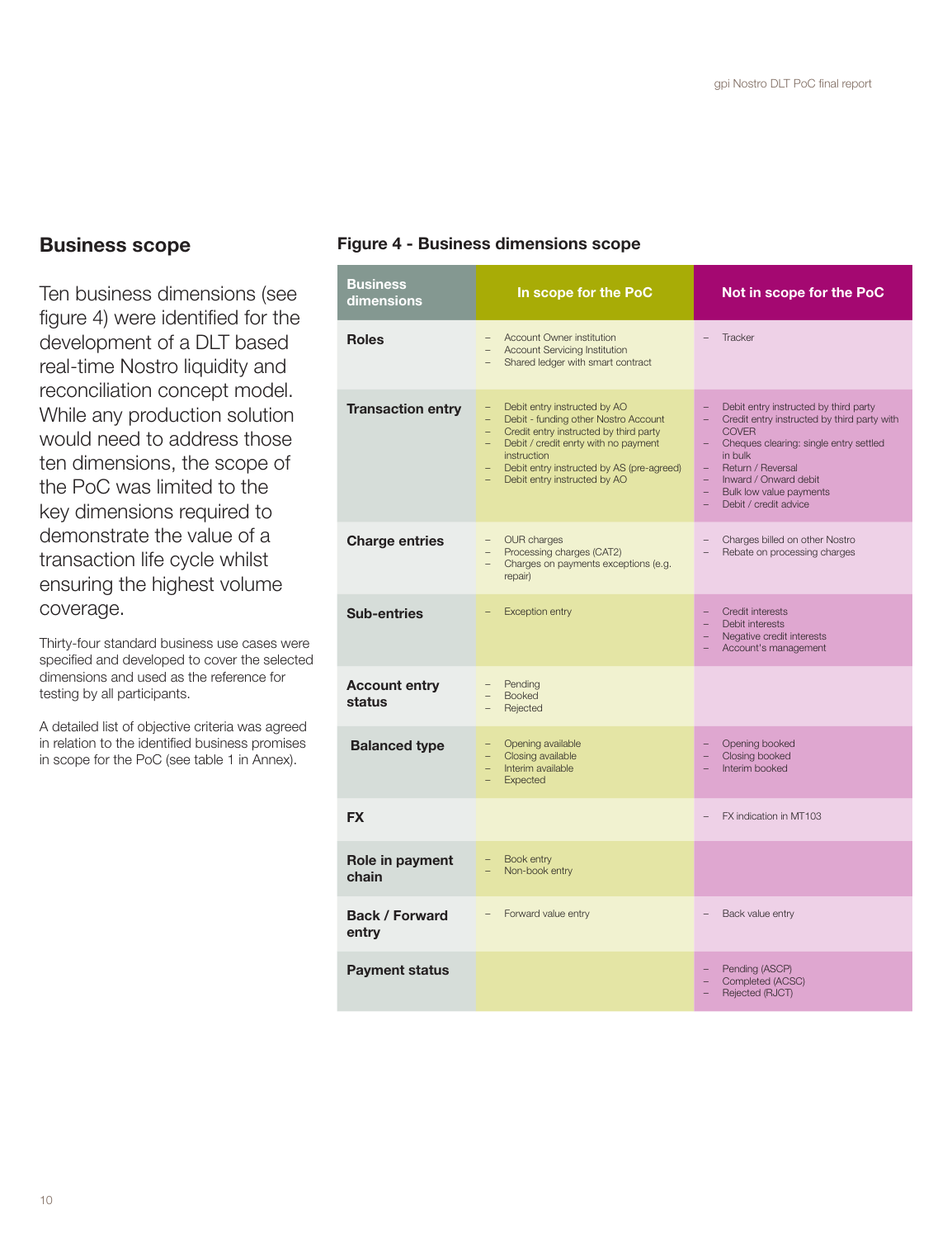## Technical objectives

SWIFT have been analysing and testing, for some time now, the potential application of distributed ledger technology in the financial industry. In April 2016, SWIFT conducted an in-depth assessment of DLT that determined the technology was not mature enough to fulfil the requirements of the financial community. While this conclusion still holds true today, SWIFT has seen a number of major advancements in the past year addressing the critical requirements necessary for the technology to achieve industry-wide adoption.

From a technology point of view, the objective of this Proof of Concept was threefold:

- 1. To assess DLT in a "many-to-many" setting, addressing a real business use case to draw lessons for larger scale implementations of the technology and assess benefits over other architectures.
- 2. To assess whether these new technology advancements, combined with SWIFT assets, allow the fulfilment of key industry requirements such as governance, security and data privacy.
- 3. To check the current level of maturity against the requirement for a production grade application, and as a mission critical global infrastructure.

"The PoC provided validation that mid-tier banks will likely see substantial benefits in liquidity management. However, the ability of DLT to reach its maximum, transformative potential for the financial industry is fully dependent upon its capacity for seamless integration and interoperability with existing bank infrastructures."

#### Vivek Kohli,

Director, Emerging Payment Technology Head, BNY Mellon Treasury Services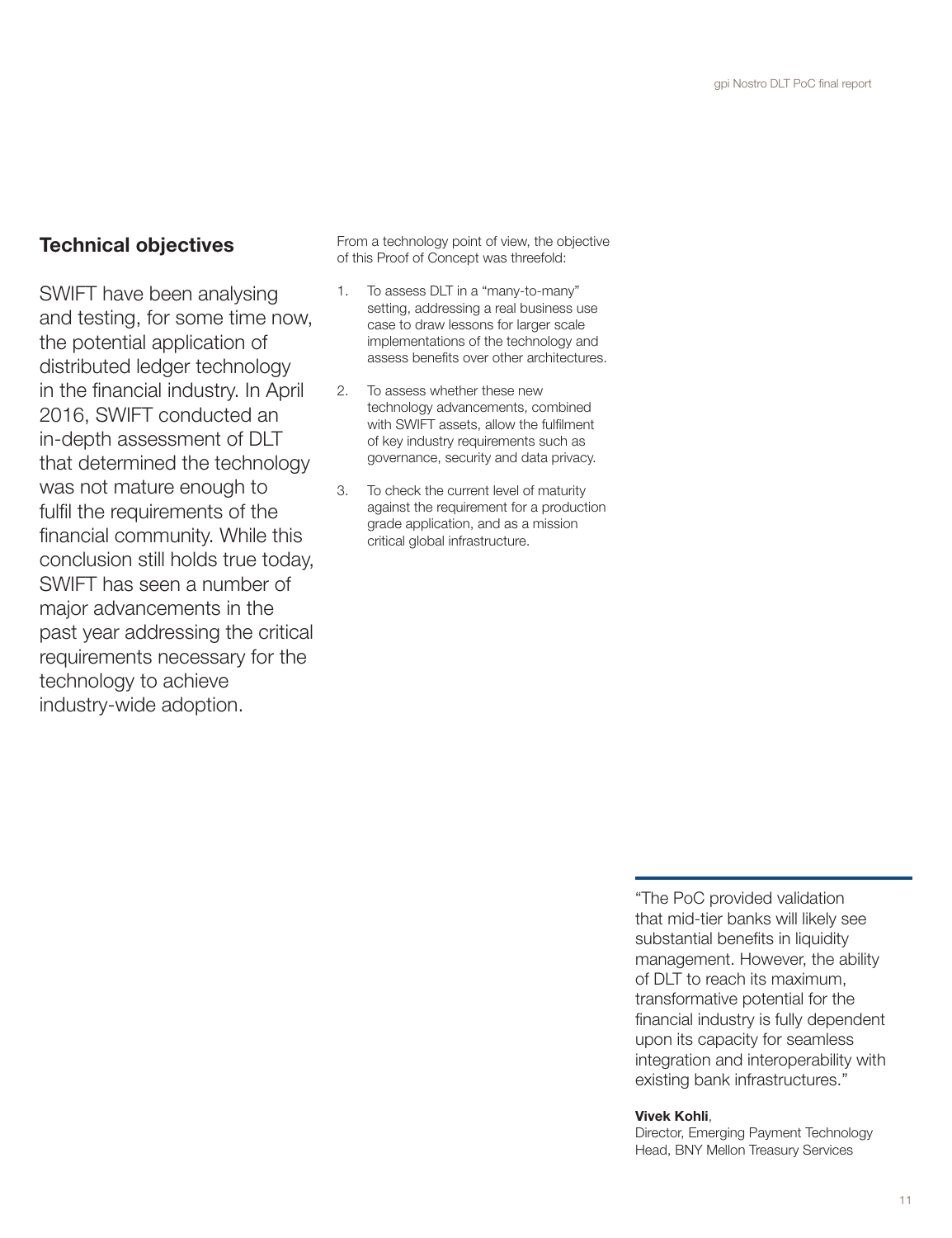# Using the SWIFT DLT sandbox to meet the PoC technical requirements

The Nostro proof of concept was built within the SWIFT DLT sandbox environment. The sandbox environment is a use case agnostic DLT platform providing the foundations for building proof of concepts and experimenting together, with the SWIFT community. It is a first step towards a potential SWIFT DLT platform, combining leading distributed ledger technology with SWIFT assets to deliver a unique offering tailored to the needs of the financial industry.

Hyperledger Fabric 1.0 was selected as the underlying technology for the SWIFT DLT sandbox for its support of the following features:

- It is a private permissioned ledger solution which is able to strictly control access to the ledger(s).
- It supports selective data distribution, allowing not only secure data access but also physical data storage to relevant nodes only.
- It supports native integration with a certification authority, allowing for all access keys used for parties identification and transaction signing to be certified, providing trust in key authenticity and in the identity of parties.
- It provides a smart contract platform – chaincode in Hyperledger Fabric terminology - that can be leveraged to implement business logic and workflows.

Next to those technical reasons, Hyperledger is an open source initiative driven primarily by the needs of the financial industry. SWIFT, as well as a number of the participants to the proof-of-concept, being Hyperledger members, made the latter a good fit.



The SWIFT DLT sandbox has been built to meet six of the eight industry requirements identified by SWIFT in its previous paper and illustrated above in figure 5. The below section summarizes for each one of them:

- How this requirement is translated for Nostro reconciliation use case.
- How this requirement is being met in the proof of concept using SWIFT DLT sandbox.

Compliance with regulatory requirements and security are the last two industry requirements which were identified as part of SWIFT's position paper. The Proof of concept does not focus on those two aspects, primarily because we believe that the technology is too new to undergo a security assessment and the regulatory developments remain in their infancy.

Development of the PoC started on Hyperledger Fabric 1.0 alpha. Migration to Hyperledger Fabric 1.0.1 was performed following its availability.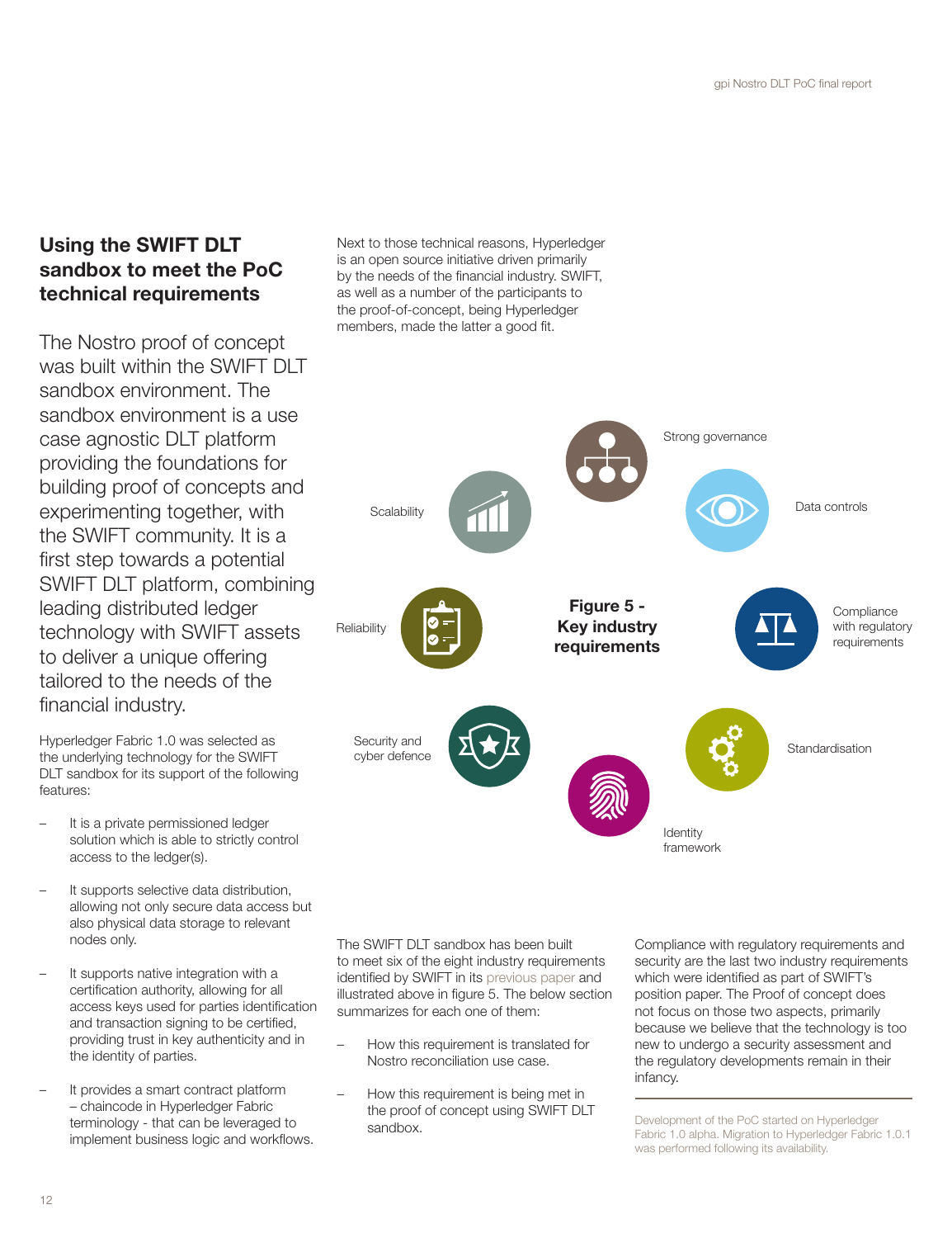Access to the solution must be restricted to the relevant institutions while updates and consultation of a particular account must only be allowed to the actual account owner or servicer. Furthermore, distinction shall be made between the privileges of an Nostro Account Owner and of its Account Servicer. For example, only the Account Servicer must be able to effectively confirm a debit or a credit on the account once it has been successfully processed.

### DLT sandbox implementation

Two types of users are defined – SWIFT and participants – with a different set of privileges. SWIFT users are responsible for the administrative and management function (e.g. user management and provisioning, creation of genesis block, smart contract provisioning) while the participants users have access to the actual business functionalities.

Participant membership is managed through a Closed User Group (CUG) while a Role Based Access Control (RBAC) service defines business roles for participants in the CUG.

Two roles have been defined - Account Owner and Servicer – and the combination of the participant identity together with the role assigned determines what actions are allowed. For example, only the Account Servicer may confirm a pending payment to effectively debit or credit the account. Both CUG and RBAC functionalities are implemented through chaincodes on the ledger.

The strict segregation between SWIFT and business participants together with the CUG and RBAC functionalities deliver a comprehensive governance framework where roles and responsibilities are clearly defined and strictly enforced.

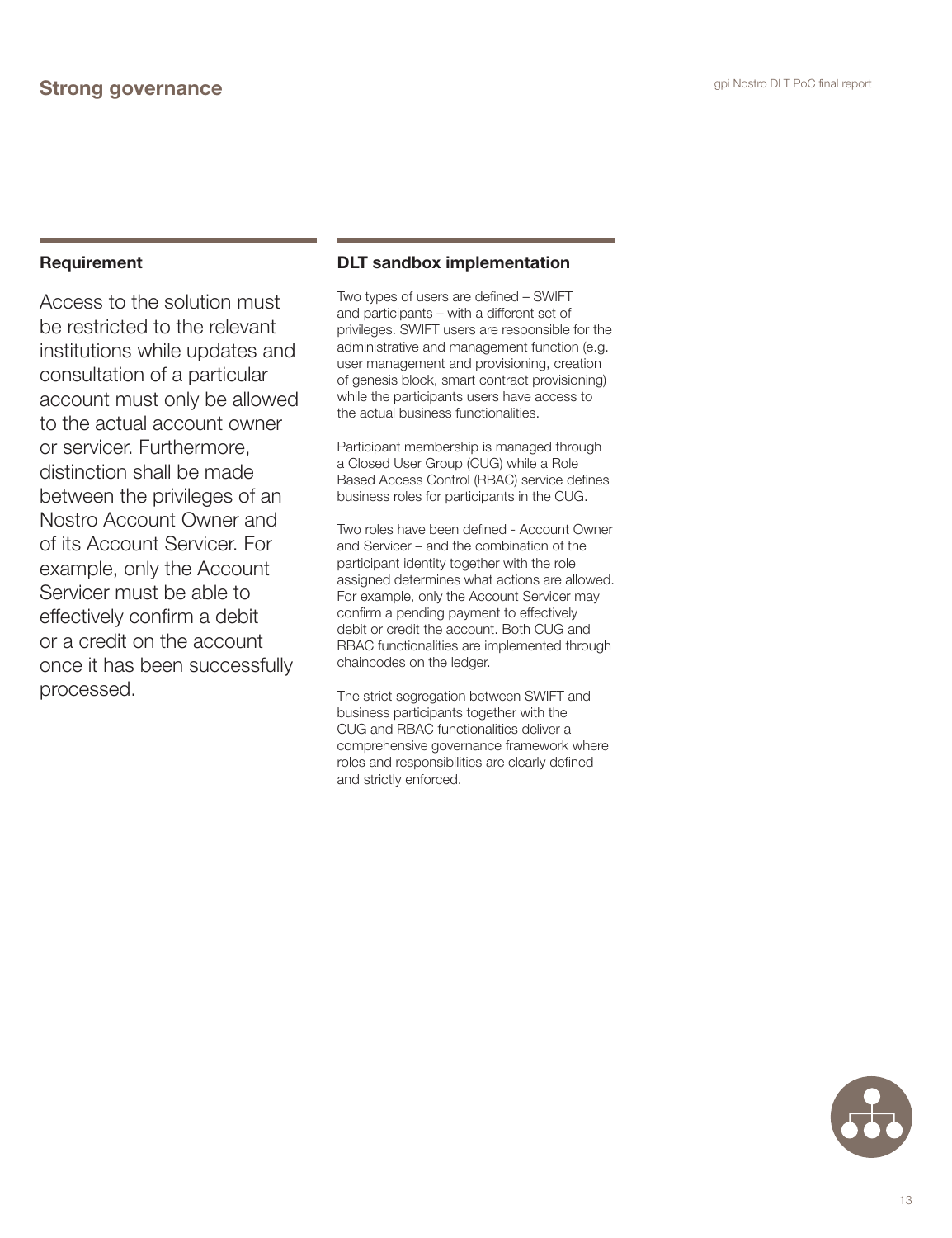Access to the data about a particular Nostro/Vostro account must be granted only to the actual Account Owner and Account Servicer. Next to securing access to the data, data must also be physically stored only on the nodes of the relevant parties – the Account Owner and its servicer – rather than disseminated through the entire network. Selective data distribution reduces the risk of malevolent access to the data as even the strongest encryption algorithms may not pass the test of time.

#### DLT sandbox implementation

To ensure confidentiality of the Nostro accounts, the DLT sandbox relies on the following controls:

- Access to a particular account is limited to its Owner and to its servicer. The Account Owner and Account Servicer roles define the type of actions that can be performed on the account.
- 2. Information about a particular Nostro account is only stored (and is only accessible) on the nodes of the Account Owner and of the Account Servicer, and on the ordering service nodes. This is enforced using the "channel" functionality of Hyperledger Fabric 1.0. A channel is being defined for each bilateral business relationship; effectively creating a dedicated ledger storing all information related to the accounts those two institutions hold with each other. This generates a significant number of channels. If there are n participants, the theoretical maximum is n\*(n-1)/2 channels if all participants have a business relationship with each other.
- 3. As part of the consensus process, a transaction on the Nostro account is only seen and approved by the Account Owner and of the Account Servicer, and checked by the ordering service operated by SWIFT.

Further to these 3 controls, encryption of the data was not implemented as part of the PoC due to timing constraints, but would be considered for any production implementation.

> "Accessing the DLT sandbox environment, we were able to engage with clients to showcase the positive effects on intraday liquidity management."

#### Andreas Hauser,

Senior Product Manager for Intraday Liquidity Management, Cash Management, Deutsche Bank

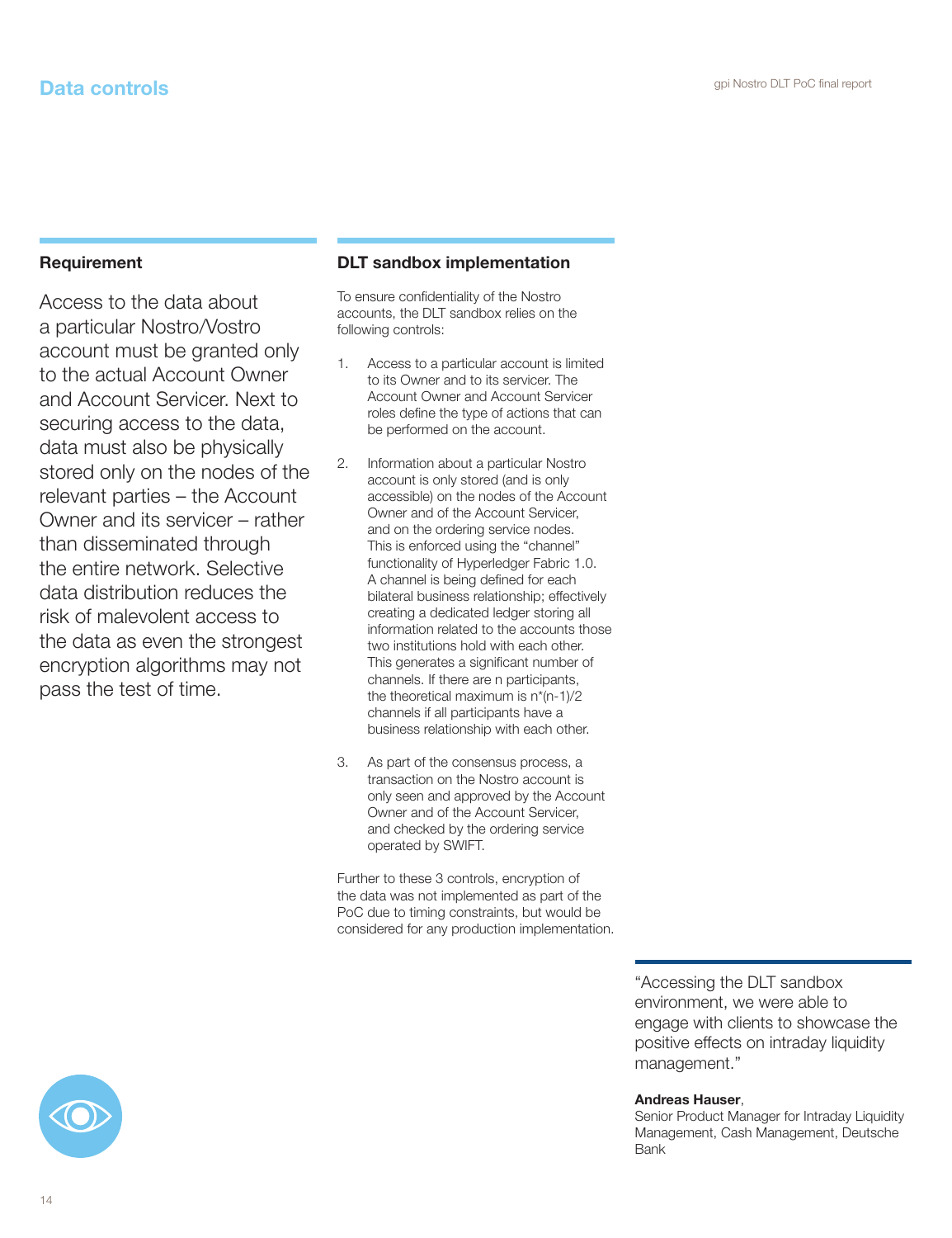Existing MT and ISO 20022 standards providing realtime entry status for Nostro accounts. To foster adoption of any real-time solutions, and minimize its implementation cost, it is a key requirement to leverage newly developed industry practices. To adapt them to a paradigm where information is shared between transaction parties rather than only exchanged through messages.

#### DLT sandbox implementation

The Nostro reconciliation proof of concept was built leveraging existing newly developed market practices and existing ISO message standards. In particular, the data model used to store all transactions on Nostro accounts is based on the ISO 20022 BankToCustomerStatement (camt.053). ISO 20022 was selected over the MT equivalent (MT950) for its increased richness and granularity. Data quality is an essential requirement to be able to improve transaction reconciliation - one of the key business objectives of the proof of concept.

Next to the data model, the business workflows supporting all 34 use cases covered as part of the proof of concept were implemented using chaincode based on the ISO 20022 standards and in line with the SWIFT intraday liquidity standard rulebook.

Thanks to the data model and the workflow being inspired by ISO 20022, API calls that were created to support the various interactions with the ledger were also defined using ISO 20022 data elements.

Although APIs were developed, they were not exposed to participants for this proof of concept because all interactions were done through a web interface. APIs allow for deep integration with back office applications that are becoming more ISO 20022 compatible.

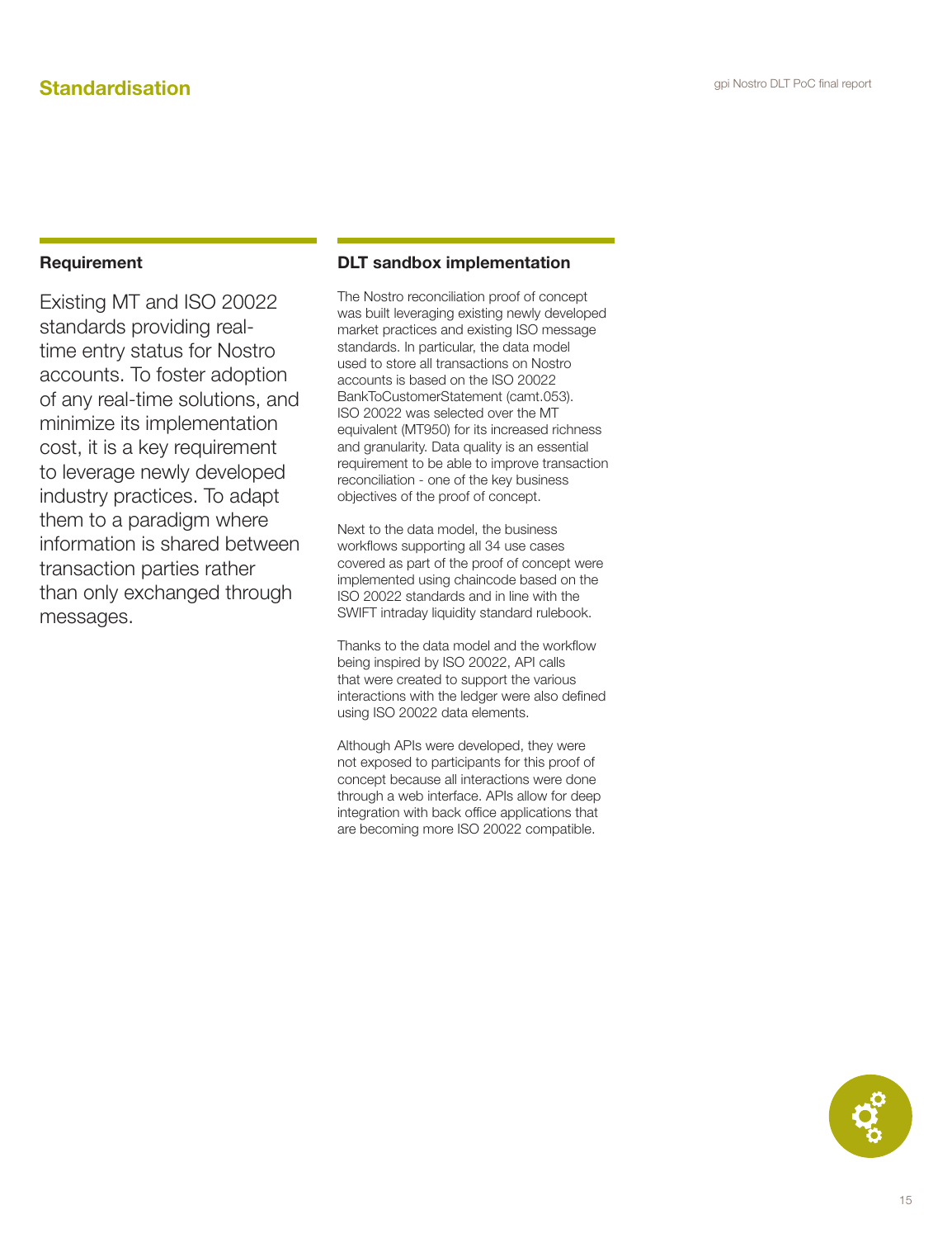Transactions posted on a Nostro account are very sensitive in nature and it is therefore critical to ensure a strong identity framework where parties are identified through a legal identifier such as the Business Identifier Code (BIC) or the Legal Entity Identifier (LEI). A trusted third party is required to register participants and certify authenticity of security keys. The central registration authority ensures a much stronger identity framework compared to public blockchain models where identities are pseudoanonymized and keys selfcertified.

#### DLT sandbox implementation

The DLT sandbox relies on a two level participant identification scheme whereby:

- Participants are identified and addressed through a legal identifier. The BIC was used as part of the proof of concept. Membership to the CUG is defined at the participant level.
- Keys used by participants to access/ sign transactions are certified by a SWIFT controlled Certification Authority, through the issuance of Certificates. Those keys are tied to the participant through their distinguished name (DN) that contains the business identifier code identifying participant ownership for each of the keys.

Note as part of the PoC, all keys used are stored on disk. For a production implementation, hardware security modules (HSM) that offer suitable protection against key theft would be considered.

> "As a global leader in financial innovation, RBC is working collaboratively across industry to explore the use of emerging technologies in a variety of applications. We are excited about the potential of Blockchain technologies. While we are in the early days, this proof of concept has demonstrated how this technology could lead to a number of benefits, such as faster reconciliation, simplified processes and increased security."

#### Lisa Lansdowne-Higgins,

VP Business Deposits & Treasury Solutions RBC Royal Bank

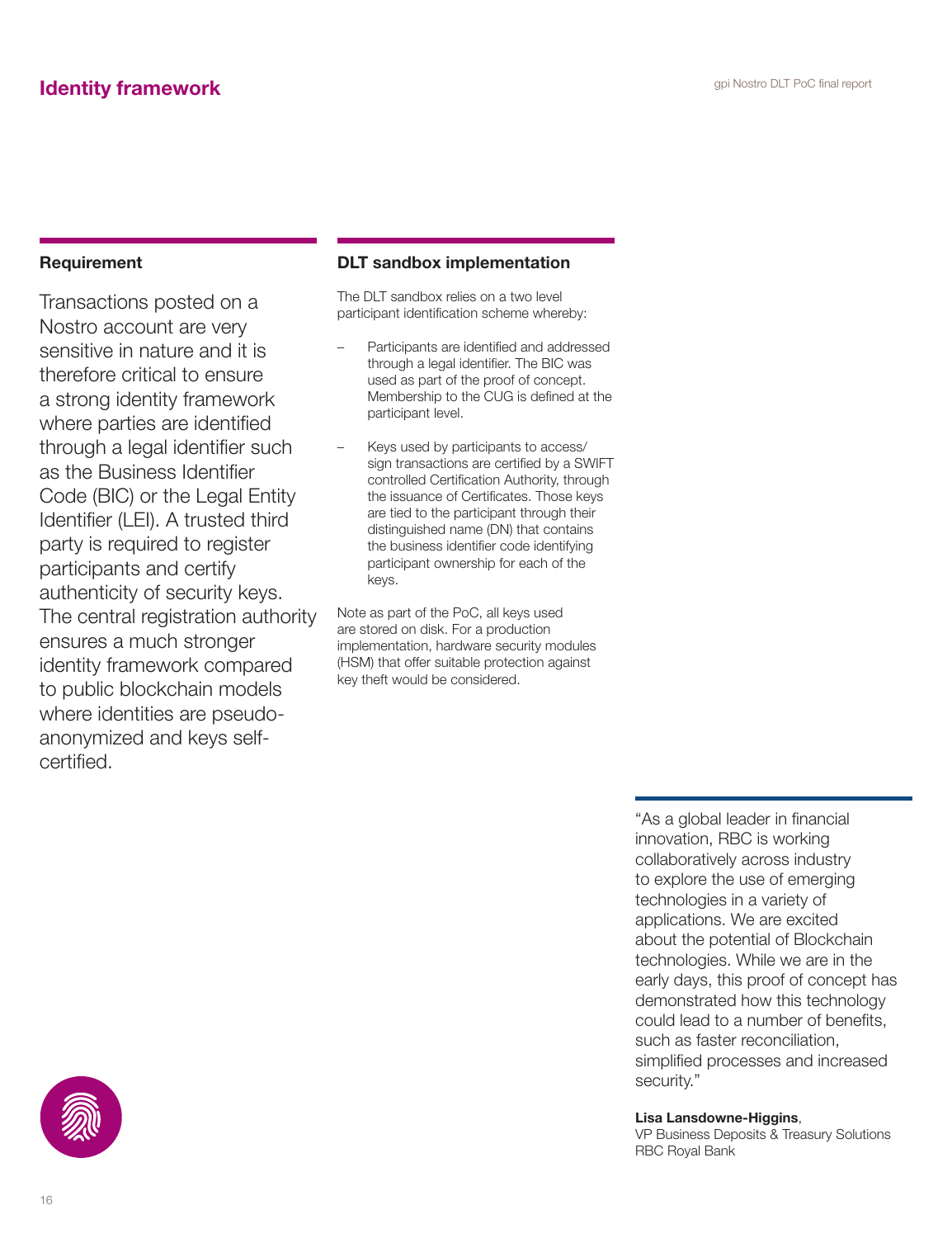With DLT technology rapidly evolving the main objective of the PoC as far as reliability is concerned was to:

- 1. Assess the maturity and stability of the technology from a reliability point of view; and
- 2. Understand the impact of running a DLT based solution for a mission critical application such as Nostro reconciliation, taking into account the significant architectural changes inherent with DLT solutions to meet the needs of the financial industry.

### DLT sandbox implementation

To cater for the data privacy, strong identification and scalability requirements of the financial industry, the architecture of distributed ledger solutions had to adapt significantly. Emerging technologies are moving from fully distributed architecture to hybrid models whereby some of the components are distributed, others are centralized. Hyperledger Fabric is not different in that regard and was reflected in the DLT sandbox. While the participant nodes storing information on the Nostro accounts are fully distributed, they rely on a number of "central" components operated by SWIFT.

In particular, the following infrastructure is operated by SWIFT:

- A set of nodes in charge of the user and role management. Those nodes have no access to data related to Nostro accounts.
- A central certification authority in charge of issuing certificates and of maintaining a certificate revocation list.
- An ordering service in charge of ordering transactions, within a channel, into blocks.

To ensure a resilient setup, resiliency for the participant nodes as well as for the SWIFT operated components was foreseen. For example, the ordering service was operated as a cluster of 4 nodes.

The resiliency of each participant relies on other nodes from the same participants, on the nodes of its Accounts Servicers/Owners for the accounts it owns/services, or on the ordering service.

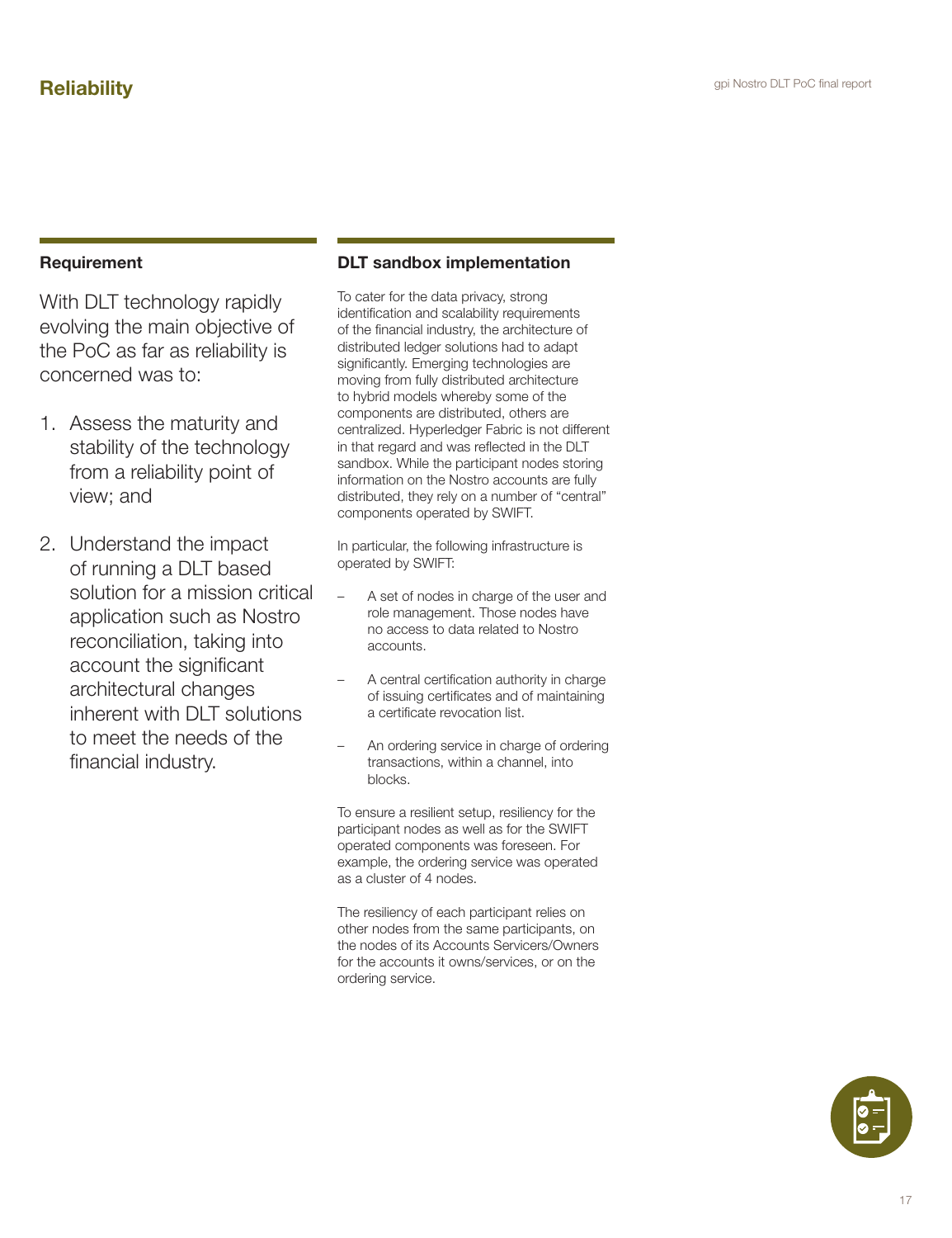Scalability needs are very dependent on the use case. For Nostro reconciliation each financial entity would need to have a bi-lateral relationship (channel) with every correspondent they have an account with; and within each relationship there may well be multiple ledgers each representing a single Nostro account.

Secondly, there is a focus on ensuring that DLT can provide real-time visibility on the Nostro accounts and that as such, consensus is achieved within seconds. The latency needs to remain stable as the number of Nostro/ Vostro relationship increases quadratically when the number of corresponds grow.

#### DLT sandbox implementation

To make sure that consensus is reached within a few seconds for each transaction, irrespective of participant location, the consensus algorithm parameters of the SWIFT DLT sandbox were fine-tuned so that consensus would take place every 2 seconds.

Further to that aspect, the DLT sandbox environment was scaled to support the number of participants (34) and of the related number of channels (528).

> "SWIFT's gpi Nostro PoC using DLT is focused on driving back office efficiencies. From our perspective, the constraints of such a DLT solution are mostly two-fold: firstly a limited number of counterparts participating in the system could impact the efficiency because banks would be obliged to maintain two different tools to manage two different positions. Secondly, integration of the technology with internal systems, and also from an accounting perspective, is essential to success. A DLT based solution should take integration costs with legacy applications into consideration to avoid any duplication of costs."

UniCredit Spa

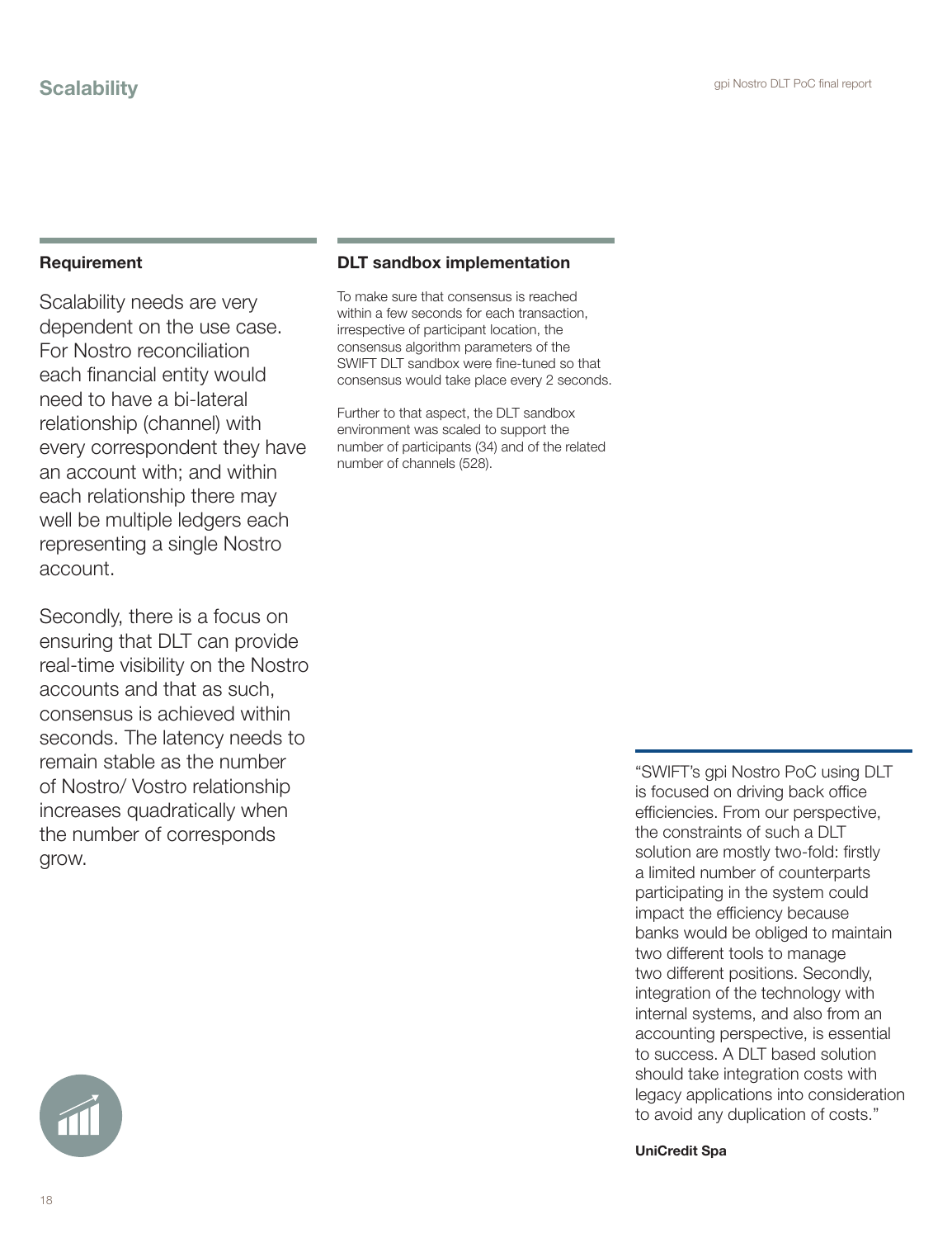SWIFT engaged with global transaction banks to test the model concept application.

## Timeline Summary



In total, 34 banks contributed to the proof of concept segmented in two groups working independently from each other.

The initial six financial institutions formed the founding group who worked with SWIFT to explore and define the standards, data model, business and functional specifications, that resulted in the creation of the concept model.

The founding group was the first to test the application and to provide feedback. The participating banks also provided a number of change requests to improve the user's experience of the application, of which, a certain number were implemented prior to the start of the final phase of testing with the validation group in September 2017.

The validation group of 28 financial institutions were tasked with executing the same set of tests to provide independent conclusions on the enhanced solution.

The size of the group also provided an opportunity to see how the distributed ledger technology scaled with the increase in the number of Nostro relationships.

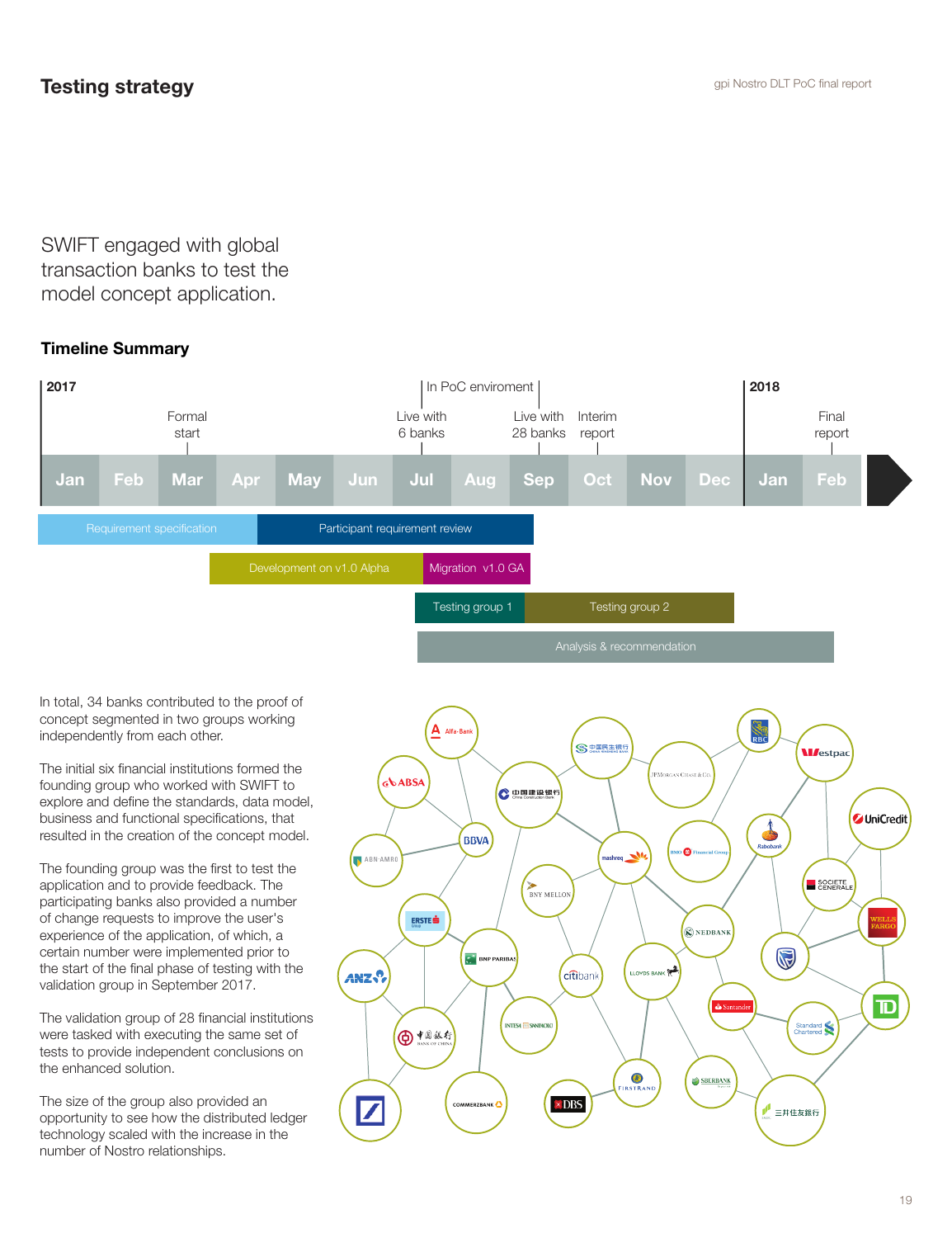## **Participant validation and Constanting Constant Participant validation and Participant validation and** testing activities

To validate the proposed concept model, banks participated in the following activities:

- 1. Business and technical specifications covering the data model, the functional and technical scope, were reviewed by all participating banks.
- 2. Testing was executed using the developed proof-of-concept deployed in the SWIFT DLT sandbox. In particular:

Twenty-eight banks performed the functional testing against the 34 use cases aiming at ensuring the PoC met the functional requirement, and to assess the completeness of the ISO 20022 data model.

Nine banks performed the liquidity testing to assess the impact on the visibility of their intraday liquidity positions across accounts, and whether potential savings could be derived from the proposed ledger concept model.

- 3. Upon completion of the PoC, strategic evaluation workshops were held with 12 participating banks to gather their findings and feedback.
- 4. Finally, 17 banks replied to the survey to gather qualitative feedback to support the quantitative testing results.

The following section summarises the results and findings of those various activities.

## Validation by participants

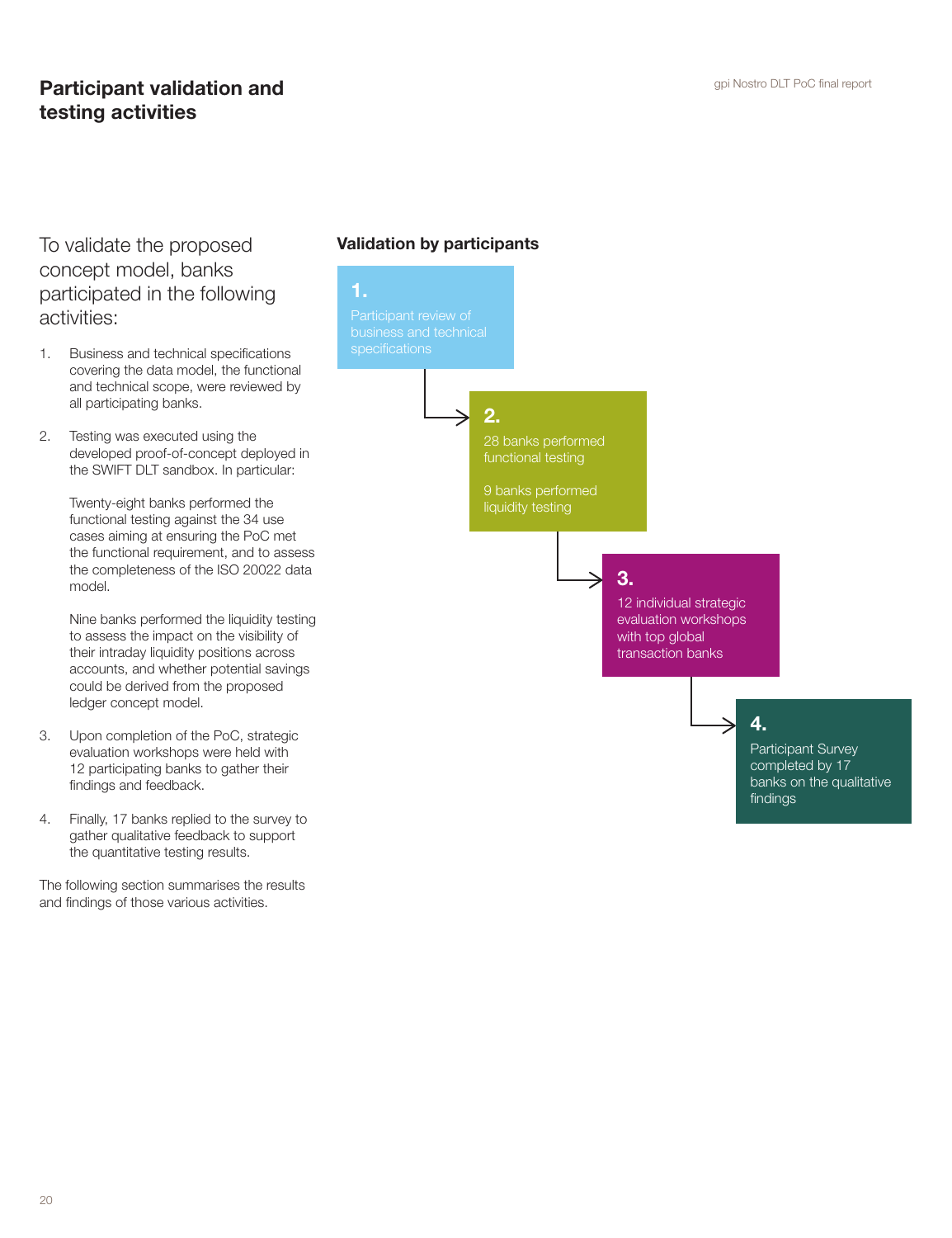## Functional Testing

The scope of the testing was determined by the business dimensions selected for the PoC, and focussed on the most representative set of industry-wide use cases.

The objective was not only to validate the ISO 20022 data model but also to test extensively the value of the end-to-end workflow for Nostro account's entries with real-time visibility of their status and of the audit trail functionality relying on the re-use of the UETR.

The real-time nature of the solution utilising the UETR also meant that automated reconciliation of payments against the Nostro account entries would result in less enquiries, and consequently to a shorter turn-around time for enquiries.

Results from this extensive testing by the 34 participating banks, confirm that the DLT PoC application relying on a standardised rule book and leveraging the unique end to end transaction reference delivers the expected business functionalities and data richness; required to support business applications and processes in achieving automated real-time liquidity monitoring and reconciliation.

## Liquidity Testing

A subset of participants were asked to confirm the impact on the visibility on their intraday liquidity positions across accounts and whether potential savings could be derived from such a shared ledger solution. To that end, participants were asked to upload obfuscated real transaction data to the DLT application covering a period of one to several days. This enabled them to compare the as-is situation based on current reporting updates received from their Account Servicer with a simulation based on the uploaded real-time reporting provided by the concept model application.

As a baseline, the following metrics were used to compare the current liquidity curve based on existing debit and credit entries confirmations by the Account Servicer with the real-time simulated view:

- Impact on intraday balance position at specific time of the day (peak positions).
- Impact on imbalances between credit/ debit entries.
- Reduction of difference between expected balance and interim available balance - top peaks in difference and elapsed time.

Results from the participants were representative of the current liquidity curves for the tested Nostro accounts, and simulation of real-time reporting and comparison with as-is situation demonstrated a substantial impact on all these metrics.

Key conclusions from the test are as follows:

- Real-time confirmation for each debit and credit entry could result in visibility of accurate intraday liquidity curves, and an identification of potential imbalances between credit and debit entries.
- The use of systematic real-time confirmations would substantially reduce the gap between the expected and available balance when compared to batch reporting.
- From a time zone perspective, collecting real-time information close to the cut-off would help improve liquidity forecasting. identify potential exceptions and enhance the management of account funding: Participating banks also agreed that potential liquidity savings could be realised by developing or leveraging additional controls, functionalities or business intelligence analytics.
- Liquidity optimisation could be achieved through an automated payment flow control based on the real-time position avoiding extensive use of credit lines, contributing to lower intraday liquidity buffers; and
- Systematic timed data at entry level would support a more accurate regulatory reporting.

However the first pre-requisite in order for the industry to fully grasp liquidity benefits, is for banks to move current liquidity and reconciliation processes to real time. There is also a need to integrate the data from the shared ledger with existing liquidity or treasury applications, and with regulatory reporting modules.

Time zone difference issues can only be solved with an extension of the payments settlement's window and of the bank's operational hours to a full 24 hour period.

### Strategic workshops and participant survey results

Seventeen banks also provided their input to a questionnaire distributed after the testing. The purpose was to collect structured feedback on PoC and its perceived benefits should such a solution be productised and implemented at the level of the industry.

Respondents were namely asked to indicate the level of importance they associated with the capabilities of a DLT based solution to process liquidity events and reconcile transactions in real time; as applied to eight major back office processes within their respective banks.

The chart on the next page represents a distribution of the level of importance the respondent banks placed on the benefits towards each of those processes moving to a real-time operating model.

From an industry-wide perspective, the majority of respondents agreed on the importance (high or medium rating) of moving to real-time liquidity and reconciliation across the back office to eliminate inefficiencies.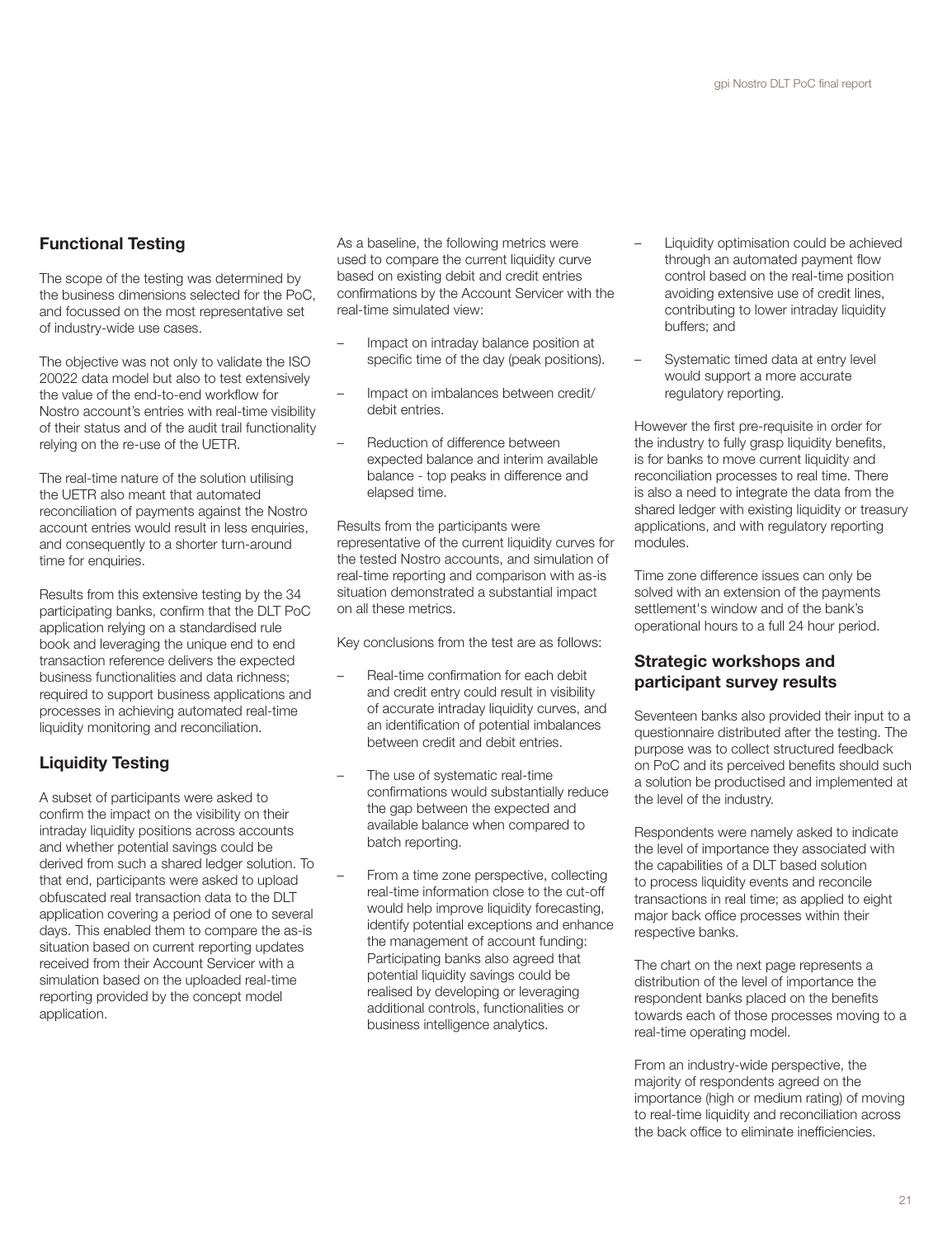

## Figure 6 - Level of importance of real-time benefits attributed to liquidity and reconciliation by respondents

## Participants feedback on the value of DLT application

Beyond a full alignment with the results already put forward in the liquidity testing section, banks provided some key feedback on benefits and impact.

On the benefits side:

- The size of the institution largely determines the level of importance given to liquidity reporting capabilities offered by a DLT based solution. Mostly determines how respondents see the inherent value of a real-time DLT based Nostro reconciliation service; and
- Whilst respondents see value in improved customer service towards financial institutions, a greater value is placed on improvements to back office processes and efficiency gains.

On the impact side respondents felt that:

- There would be a benefit to explore how smart contract technology could be leveraged in the delivered solution, to lower the cost that would be required from each bank to add some intelligence to the ledger;
- There are significant dependencies outside of the technology to deliver all the promised benefits; and

– Impact on the various back office processes of such a DLT solution would be substantial.

Whilst respondents were positive on many aspects of the technology and related benefits both to the bank and industry, all acknowledged there are unanswered questions and significant challenges to adoption.

It is clear that a value proposition for each market segment catering for different levels of sophistication, automation of operations and past investments is key to ensure industrywide adoption.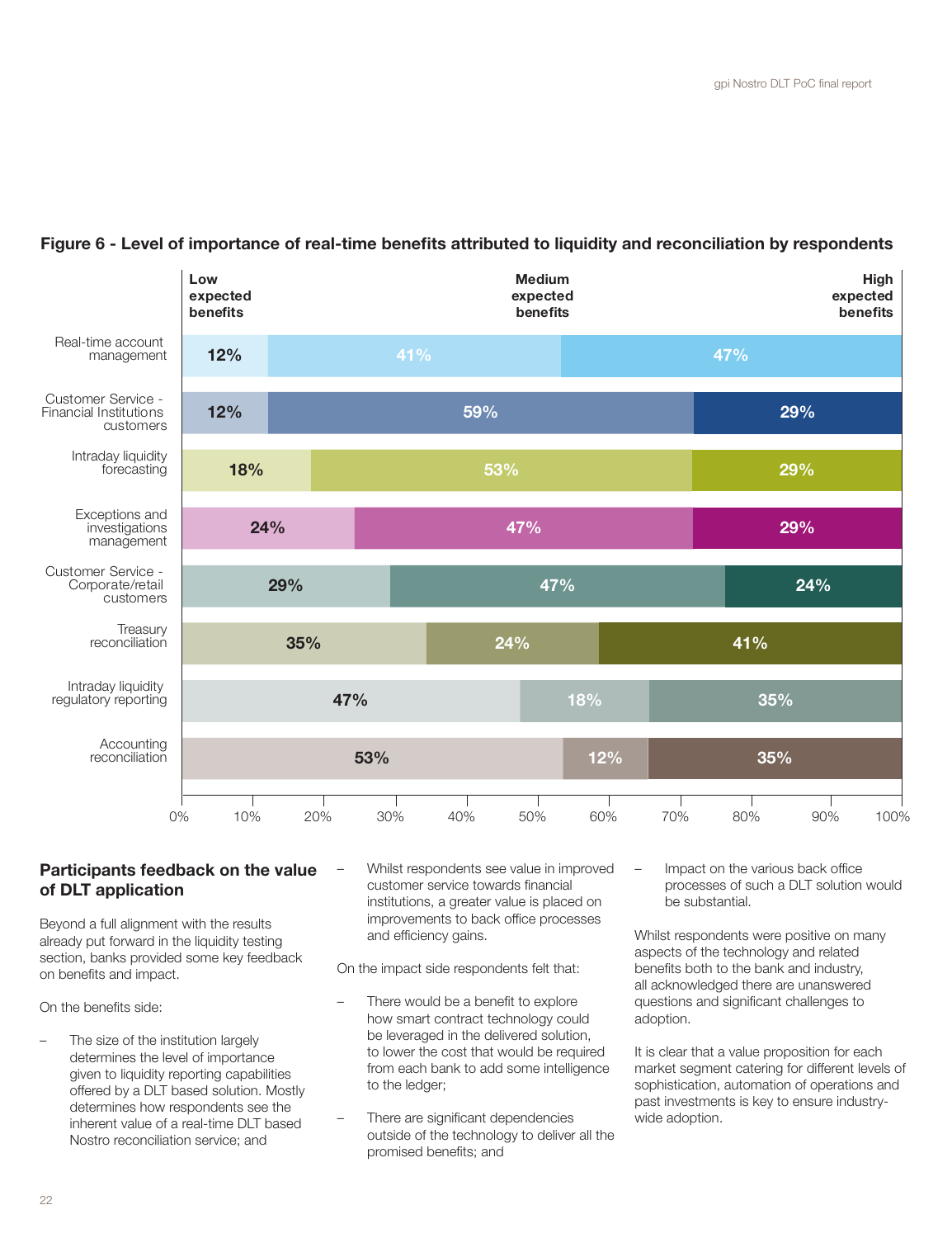Based on extensive testing, the participating banks found that the Nostro DLT application, when combined with the underlying ISO 20022 data model, delivered the business functionalities and data richness required to support automated real-time liquidity monitoring and reconciliation.

The PoC also demonstrated the significant progress DLT has made with regards to data confidentiality, governance, security, and identification framework, when compared with the results of SWIFT's 2016 assessment of DLT.

However, despite encouraging results, there are still some gaps that need to be addressed, confirming that it is still early days for the latest generation of distributed ledger technology to be considered mature enough as a basis for a global mission critical financial infrastructure.

In short the conclusions can be divided into four main categories:

- 1. Adequacy of the DLT based Nostro solution as defined by the functional requirements.
- 2. The value proposition will depend on bank's liquidity management capabilities, level of automation and centralisation.
- 3. A "one size fits all" DLT solution will not work.
- 4. New hybrid DLT architectures bring significant progress but it is still early days to consider it as a basis for a global mission critical financial infrastructure.

#### 1. Adequacy of the DLT based Nostro solution as defined by the functional requirements

Testing of the 34 standard use cases by the 34 participating banks and additional liquidity testing with a subset of those banks, demonstrated that the DLT PoC application delivers the expected business functionalities.

Benefits included real-time event handling, transaction status update, a full audit trail and visibility of expected and available balances, and leveraging the SWIFT gpi UETR, which is already being implemented by the SWIFT community for payment transactions tracking.

It also confirmed that the ISO 20022 data model and API's specifically developed for this purpose are pre-requisites to deliver the required structure and data richness to support both real-time liquidity monitoring and reconciliation.

On the reconciliation side, the solution enables for real-time simplified account entries confirmation with an allocation of charge entries to a specific payment, identification of pending entries and of potential related issues.

Extensive testing of the use cases between participants concluded that such a solution could help achieve real-time automated reconciliation, hereby reducing the high costs related to manual enquiries and streamlining their financial institutions customer's experience.

On the liquidity side, the DLT based solution provides real-time visibility across accounts to both the Account Owner and the Account Servicer (account's entries status, of derived expected, and available account balances). It also delivers the timed data required to support regulatory reporting.

Additional liquidity testing confirmed that banks that have not yet achieved such a level of monitoring for their key currencies and could leverage a real-time solution to optimise their intraday liquidity management, enhance their liquidity analytics, and support their regulatory reporting.

Unique identification of each entry is the cornerstone of any liquidity and reconciliation solution. The re-use of the gpi UETR, leveraging SWIFT's central payments tracker for this purpose is an obvious choice. To cover all Nostro account movements, its usage must be extended to identify key message types such as FX and securities transactions that potentially do not settle through a payment message.

"Bringing the providers and clients of correspondent banking Nostro reconciliation together has been the main benefit of this DLT initiative. The potential to improve standardisation as well as speed and transparency has been confirmed. This is also the centrepiece of gpi and could be enhanced even further with the migration to ISO 20022."

#### Christian Westerhaus,

Global Head of Clearing Products, Cash Management, Deutsche Bank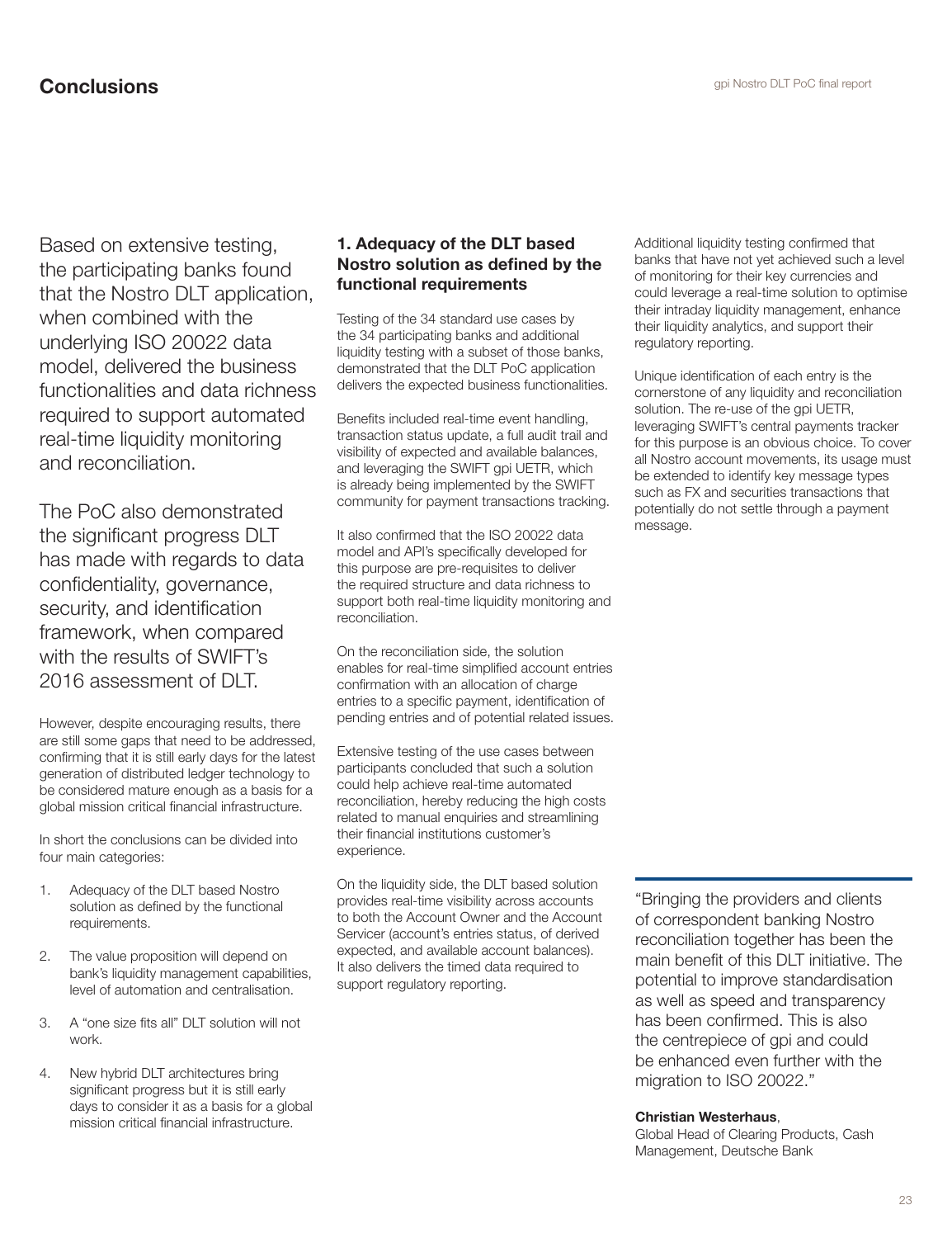### 2. The value of a of DLT solution will depend on bank's liquidity management capabilities, level of automation and centralisation.

The final value proposition will depend on bank's settlement model for their key currencies, their individual existing model to access intraday liquidity data, and their level of internal liquidity monitoring and management process automation.

Global transaction banks usually rely mostly on internal entities for the settlement of their payments in key currencies, representing the largest share of a bank's liquidity at a group level. In most cases these banks have implemented a real-time automated data capture from the different high value payments settlement systems to which they are connected. They have built transactional databases which are not only leveraged to feed in real-time their internal sophisticated liquidity tools, but also to provide services to their different types of customers (both financial institutions and corporates or retail customers).

It is therefore expected that any additional liquidity saving or reduction of the operational costs related to Nostro entries would be rather marginal for these banks. Benefits would mainly be delivered to financial institutions (typically regional players or Investment firms) with a higher dependency on Nostro servicers and not having made such an investment.

However, some key dependencies have been identified to enable banks to grasp the benefits of such a solution:

a. Additional intelligence and integration with existing related processes such as Nostro liquidity management. reconciliation, exceptions management or regulatory reporting would be required.

> Whilst the use of smart contracts for this purpose could be envisaged, it would come at a potentially high cost dependent upon the level of customisation required on the top of the DLT based solution.

In addition, feedback from participating banks indicate that independently from the underlying technology layer, any potential industry solution should leverage existing SWIFT gpi assets and services, such as the central tracker, to limit the banks' required investment.

b. Many components of today's liquidity management and reconciliation systems are typically based on batch processing, and rely on end-of-day events. Real-time liquidity management is limited by interbank and payment systems cut-off times.

> To capture the benefits of a real-time solution there is a need for all Nostro Account Servicers to migrate from batch to real-time liquidity reporting and processing. Today, around 44% of cross border payments exchanged in the correspondent banking over the SWIFT network generate a real-time confirmation of debit or credit (Message 900/910). While the DLT application provides a platform to share the information, there is tremendous work and investment required to achieve this consistently across all entry types including those that did not generate any payment instruction (e.g. book transfers).

- c. Independent from the selected technology, the success of any solution targeting a "many-to-many" use case will be dependent upon standard API's or messaging. Implementation costs could be potentially lowered should ISO 20022 standards be adopted.
- d. Unique identification of each entry is the cornerstone of any liquidity and reconciliation solution. The re-use of the SWIFT gpi for this purpose for a correspondent banking DLT application is therefore an obvious choice. To this end its usage must be extended not only to identify any payment type but also other types of entries on the Nostro account such as FX transactions that potentially did not settle through a payment message.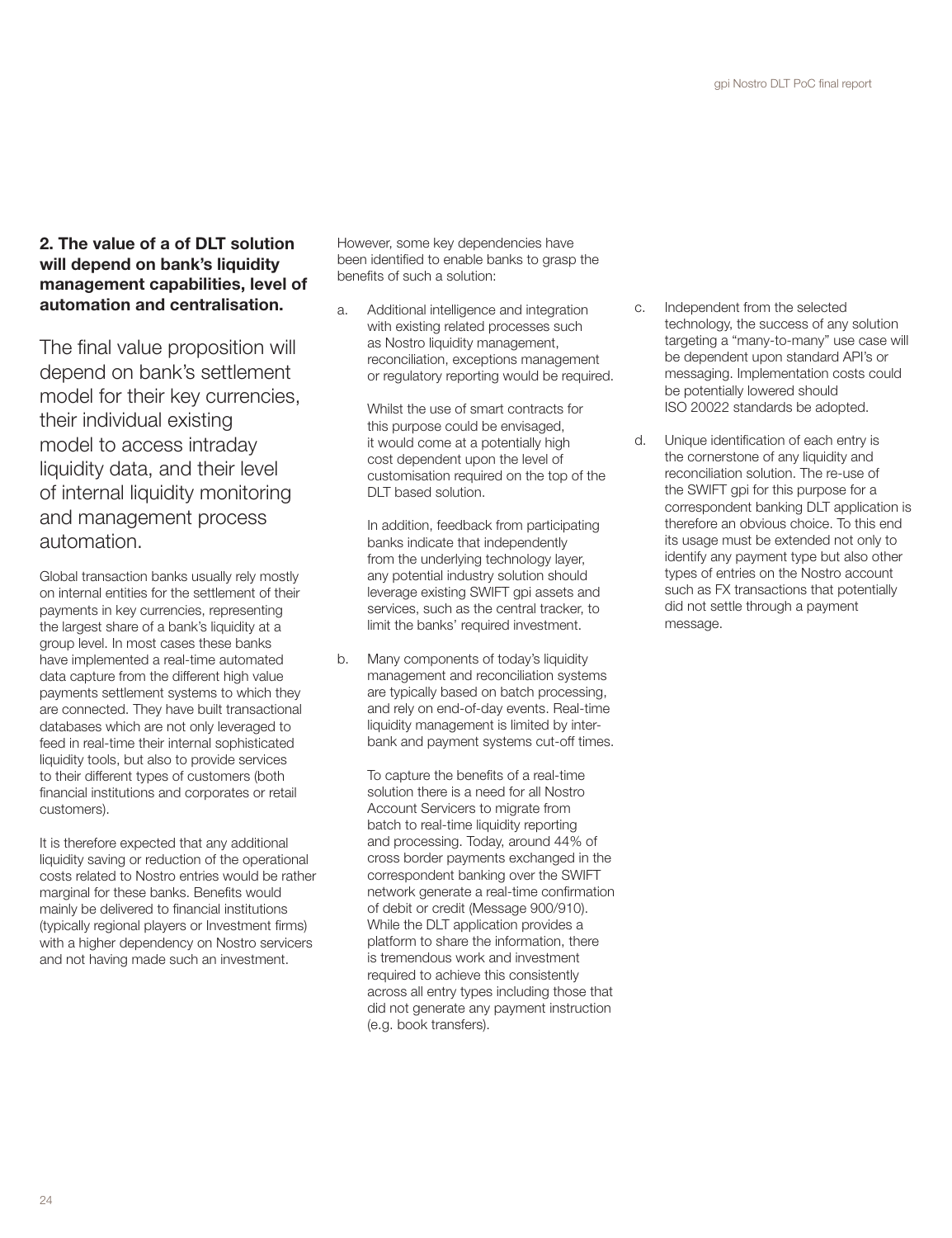## 3. A "one size fits all" DLT solution will not work

The integration of DLT technology in the correspondent banking space can only follow an incremental path, avoiding disruption and preventing the need for large players to subsidise a significant part of the industry deployment.

Financial Institutions who have made substantial investments in existing real-time reporting and messaging will indeed be reluctant to duplicate the efforts to integrate data feeds into DLT nodes.

Evidence shows a very large increase in the usage of these message types (Message 900/910) with 130% growth\* since 2012 versus 30% growth\* in payment messages. (SWIFTwatch - FIN traffic - 2017)

There is a need for a clear segmentation with an implementation model that best integrates with existing operations and leverages current investments such as the gpi central payments tracker to minimize the impact and ensure the value of the DLT based elements. For these banks, extending the central tracking utility to capture these messages (Message 900, Message 910, Message 545, Message 547), and making the data available to the banks that need it would be less impactful than implementing a new vertical solution in addition to their existing messaging capabilities.

Any solution at the level of the industry would have to leverage existing banks' capabilities and allow for an evolution of their internal systems. Additional intelligence would need to be provided to really bring value for other processes such as reconciliation, exceptions management, and regulatory reporting.

### 4. New hybrid DLT architectures demonstrate significant progress but it is still early days

Leveraging Hyperledger Fabric 1.0, the DLT sandbox clearly demonstrates significant progress of DLT towards maturity, especially with regards to data confidentiality, governance, identification framework and scalability.

The DLT sandbox provides a very strong governance framework where access is controlled and where roles define what actions participants can perform. Selective data distribution ensures that data is stored only on the peers having a stake in the transaction guaranteeing data confidentiality. Participants are identified through their BIC and their PKI keys are certified by SWIFT certification authority ensuring a very strong identity framework. Moreover, the Hyperledger Fabric 1.0 consensus algorithm demonstrated a very low latency and promises to support very high throughput.

One must however realize that it is still early days for this newer generation of blockchain platforms to reach the level of maturity that is required to form the basis of a mission critical financial infrastructure. These new solutions have a very different architecture, moving towards a hybrid model where some components are distributed and where others are centralized and operated by a third party. The architectural design brings significant advantages as they are tailored for the financial industry, and their impact also needs to be carefully assessed.

Via the mechanism of channels, Hyperledger Fabric 1.0 provides a framework that ensures that data is stored only on the peers having a stake in the transaction guaranteeing data confidentiality. However, channels are static in nature and while this mechanism proved to be adequate for this PoC where the account owner and servicer of a Nostro account didn't change, it may be more difficult for use cases

where parties to a transaction evolve over time or where asset ownership changes. Channel configuration and management needs to be assessed and explored further.

The data segregation makes the data resiliency question more complex to answer. Since data is physically segregated to ensure data confidentiality, one node can no longer independently recover from any node. Instead, it will need to rely either on some local resiliency setup within its own institution, on its counterparty's nodes or on a central service.

Another area for investigation is linked to the smart contracts versioning. As smart contracts need to be installed on each peer and instantiated in each and every channel rather than deployed only once, it may bring new operational challenges in case a smart contract update is required to ensure version consistency amongst the peers. Next to the upgrade process for smart contracts, upgrade mechanisms to the underlying data model also needs to be considered. Such migration could be challenging, as the data is stored (chained) forever in the original format, older data models need to be supported forever. SWIFT will be looking at assessing those points in future.

Hyperledger Fabric 1.0 shows to be straightforward to use from a development standpoint. The development tools are stable which is an important factor to guarantee a productive development cycle. Hyperledger Fabric 1.0 fully relies on name-value pairs as the only supported data structure. This is a weak foundation to implement the richness of the ISO 20022 data model.

From an operational standpoint, a number of technical incidents clearly indicate that production readiness is not yet reached, and a number of enhancements in that area are still required. Some elementary tooling is missing to properly manage an application, like adding a node to a channel or tools to prove any non repudiation claim which should be an independent capability of a DLT framework.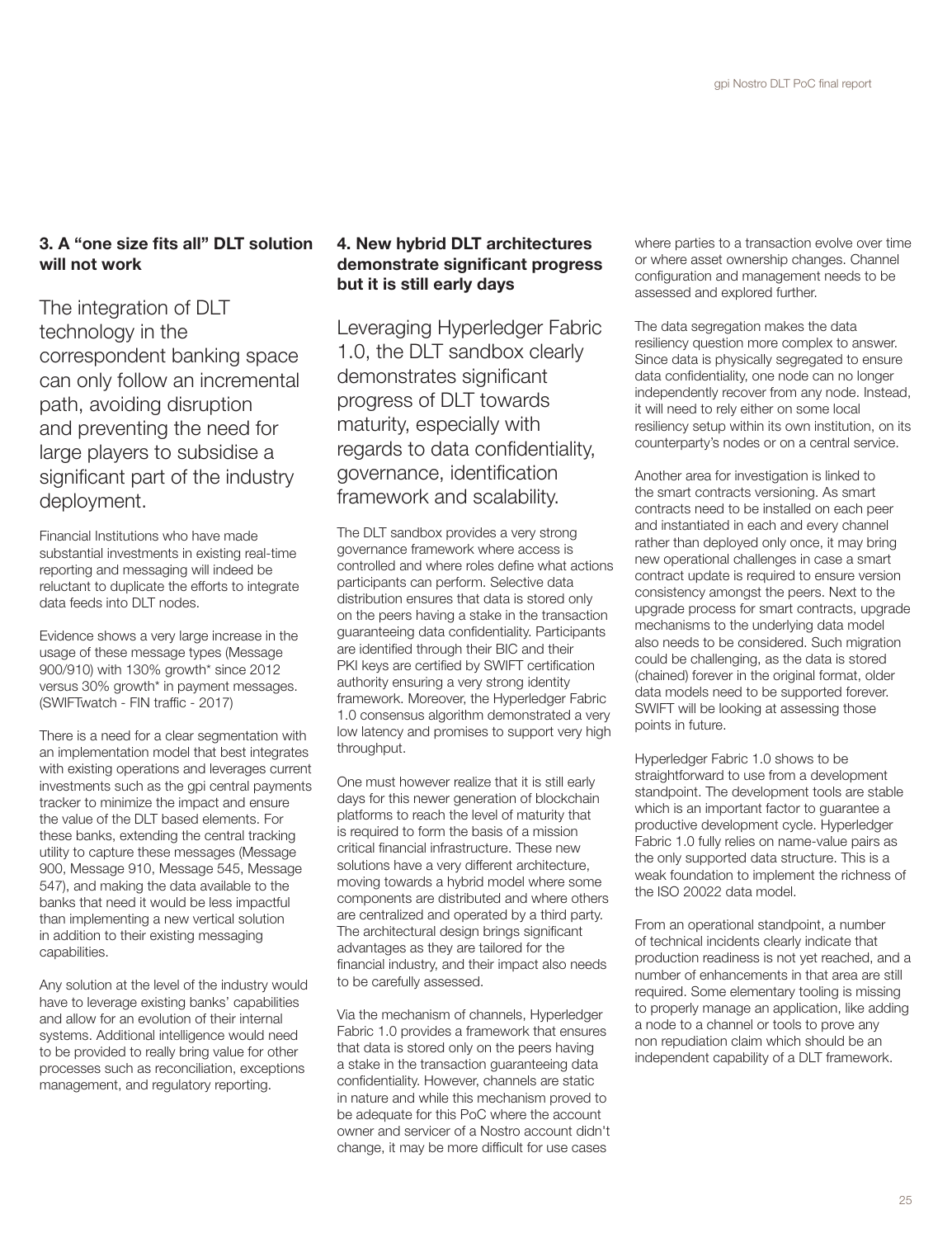# **Proof of Concept business Example 2018** and the spin Nostro DLT PoC final report proof points - Annex

## Table 1

| <b>Requirement</b>                                                                                                                                                    | PoC scope                                                                                                                                                                                                                                                                                                                                                                           |
|-----------------------------------------------------------------------------------------------------------------------------------------------------------------------|-------------------------------------------------------------------------------------------------------------------------------------------------------------------------------------------------------------------------------------------------------------------------------------------------------------------------------------------------------------------------------------|
| Transparency: increase visibility of a<br>transaction entry status and allow for<br>an early identification of an issue that<br>could have an impact on the account's | Demonstrate provision of real time transaction entry status by the shared ledger according to<br>the agreed standard based on input/action by the Account Owner and Servicing Institutions<br>according to the test cases in scope for the PoC.                                                                                                                                     |
| position                                                                                                                                                              | Time stamps are to be provided for each update.                                                                                                                                                                                                                                                                                                                                     |
| Real-time visibility of account's balances                                                                                                                            | Demonstrate that intraday and the end of day balances are derived in real-time by the shared<br>ledger and visible to both the Account Owner and Account Servicer based on entry status<br>creation, confirmation or rejection as per the defined use cases.                                                                                                                        |
| Reduce the number of manual<br>investigations related to charges                                                                                                      | Demonstrate that the PoC provides the foundational layer to decrease the number of<br>investigations related to the charges entries on the Nostro account thanks to its audit<br>trail functionality and identify which would be the required integration or smart contract<br>development required to grasp the full value of this benefit.                                        |
| Reduce the number of investigations<br>related to being Unable to Apply on the<br>Nostro Account                                                                      | Demonstrate that entry creation on the shared ledger by the Account Owner simultaneously<br>with the payment instruction prevents the loss of data through data truncation and that the<br>creation or the confirmation of an entry by the Account Servicer based on the UETR will help<br>reduce the number of investigations for the Account Owner related to un-matched entries. |
| Accuracy of the values and data derived<br>in the shared ledger                                                                                                       | Demonstrate transaction entry details and value processed through the distributed ledger<br>is consistent with the data input (e.g. CSV file) from participants. Verification by participants<br>that entries status and related intraday balance are derived correctly according to the defined<br>standard.                                                                       |
| Support of life-cycle transaction<br>concept                                                                                                                          | Demonstrate that the shared ledger provides a full audit trail of entries lifecycle according to<br>the defined standards for each standard use cases.                                                                                                                                                                                                                              |
| Intraday liquidity usage curve                                                                                                                                        | DLT Graphical User Interface should update in real-time the intraday liquidity curves<br>respectively for the expected and the available balances based on each status update to an<br>entry on the account with an impact on the balance as per the standard user case.                                                                                                            |
| Support of intraday liquidity forecasting                                                                                                                             | Establish through the manual testing of the standard use cases the evidence that the solution<br>provides a more accurate real-time liquidity forecasting through a systematic use of expected<br>entries (notifications) by both the Account Owner and Servicer.                                                                                                                   |
| Intraday liquidity savings                                                                                                                                            | Provide the evidence on a number of expected liquidity benefits through a real-time<br>monitoring of Nostro Account's entries and balances.                                                                                                                                                                                                                                         |
|                                                                                                                                                                       | A qualitative evaluation of the benefits is done through manual testing of the standard use<br>cases, a quantitative liquidity testing is aimed at evaluating the impact on the visibility of<br>intraday liquidity position/ curve by testing the "AS IS" and the "FUTURE" scenarios:                                                                                              |
|                                                                                                                                                                       | From a time bucket vision to real-time vision: difference in real-time balances & peaks<br>$\overline{\phantom{0}}$<br>Identification of imbalances between credit/ debit entries and of opportunities for funding<br>$\overline{\phantom{0}}$<br>optimisation<br>Visibility on credit lines usage<br>$\qquad \qquad -$                                                             |
|                                                                                                                                                                       | Better data for intraday liquidity forecasting.                                                                                                                                                                                                                                                                                                                                     |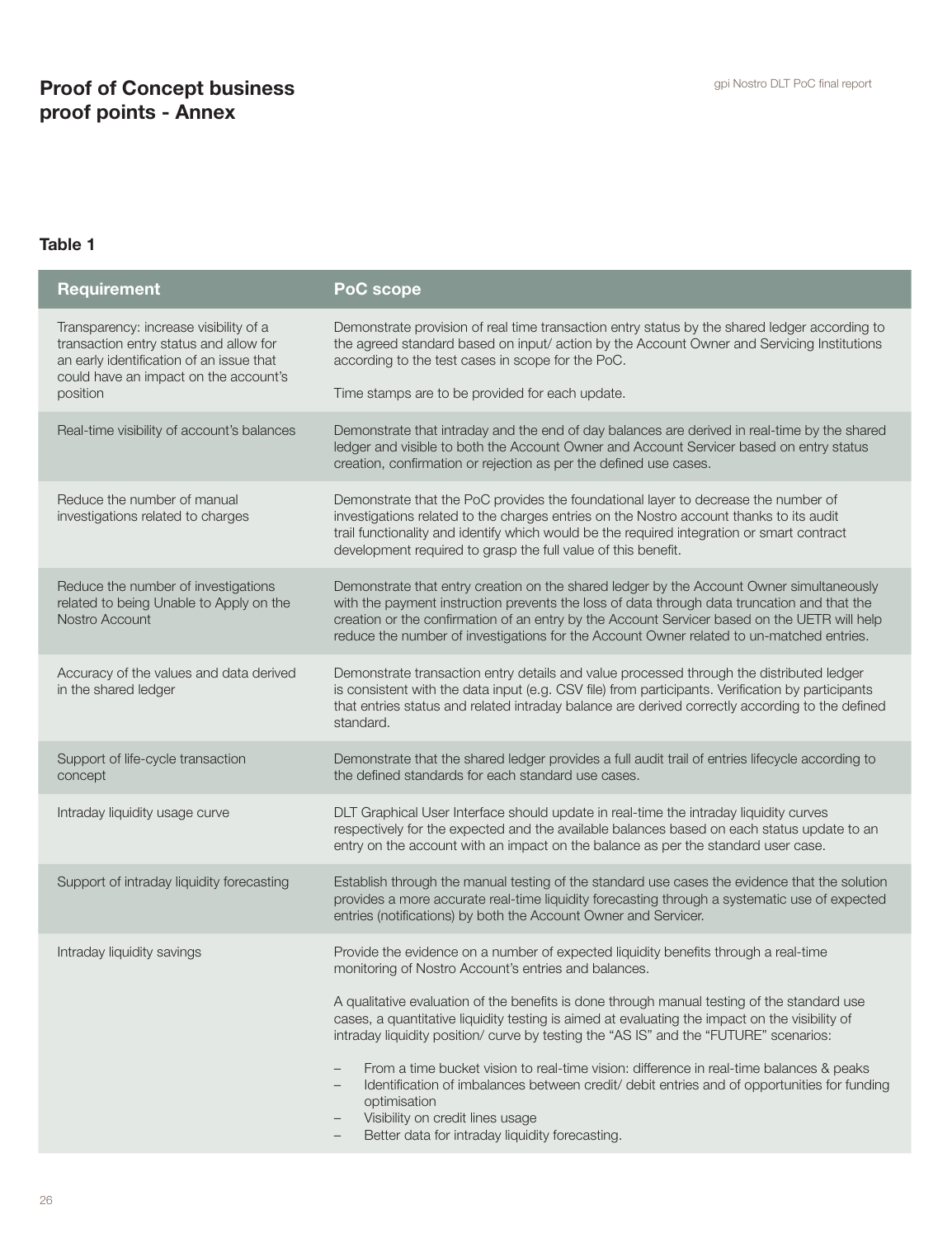# **Thank you to participant Exercise 2018** Spin Nostro DLT PoC final report **Thank** you to participant banks

SWIFT would like to thank the following financial institutions for their active participation in the Nostro Reconciliation PoC.

### Founding Group

ANZ, Bank of New York Mellon, BNP Paribas, DBS, Royal Bank of Canada, Wells Fargo.

#### Validation Group

ABN AMRO, ABSA, Alfa Bank, Bank of China, Bank of Montreal, BBVA, China Construction Bank, China Minsheng Banking, Citibank, Commerzbank, Deutsche Bank, Erste Group, FirstRand, Intesa SanPaolo, JP Morgan Chase, Lloyds Banking Group, Mashreq, Nedbank, Rabobank, Santander, Sberbank, Standard Chartered Bank, Standard Bank of South Africa, Societe Generale, Sumitomo Mitsui Banking Corporation, Toronto Dominion, UniCredit, WestPac.